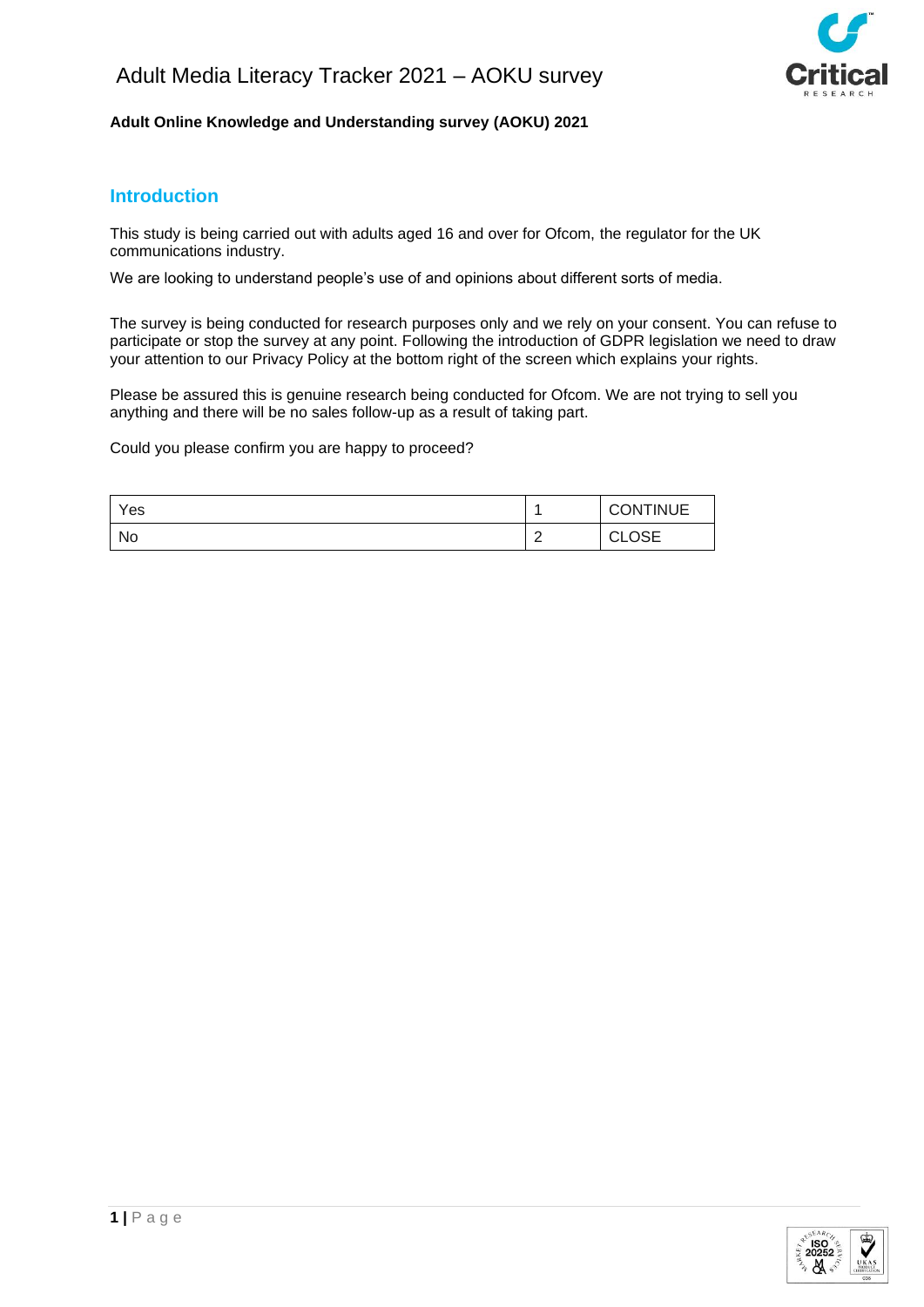

**S1.** Please think about how much **time you spend online** across a typical week.

Please think about the time using social media or messaging, watching films, TV programmes or videos online, playing games online, on video calls, searching for information online or working from home.

This could be going online using a mobile phone, laptop, tablet (like an iPad), computer, games console or Smart TV. Please think about weekdays and weekends, either at home, your workplace or place of education or anywhere else.

How many **hours** in a typical **week** would you say you spend online?

Please enter the number of hours per week

Don't know

 *TYPE IN AND AUTO CODE AS:*

### *IF DON'T KNOW AT S1:*

Would you say your time spent online in a typical week would be…

#### **Please select one option**

| None               | 1  |
|--------------------|----|
| Up to 2 hours      | 2  |
| 3 to 5 hours       | 3  |
| 6 to 8 hours       | 4  |
| 9 to 11 hours      | 5  |
| 12 to 15 hours     | 6  |
| 16 to 22 hours     | 7  |
| 23 to 30 hours     | 8  |
| Over 30 hours      | 9  |
| Don't know/ unsure | 10 |

### *ALL RESPONDENTS WHO GO ONLINE IN A TYPICAL WEEK AT S1 (CODES 2-9)*

#### **S1A. What number from 1 to 10 best describes you, where:**

- 1 is someone who goes online only sometimes, perhaps to check messages or to look up something specific
- 10 is someone who is always online for social media or messaging, watching online videos, finding information online and so on

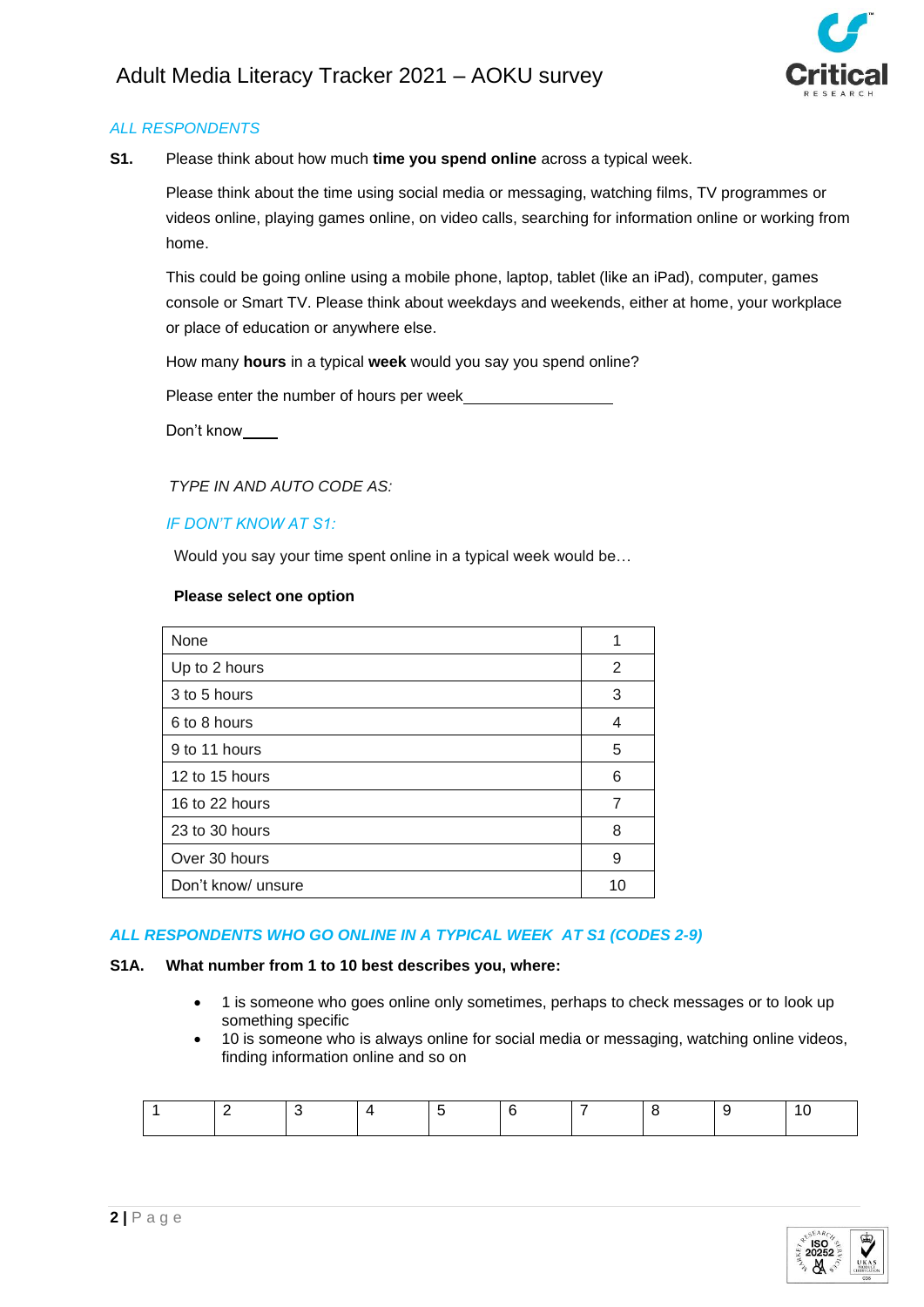

### **S2. Which of these best describes the chief income earner in your household?**

If you/ they are retired and living on a private pension, please choose your description based on what you/ they did before you/ they retired.

If you/ they have been unemployed for six months or less, please choose your description based on your/ their most recent main job.

### **Please select one option**

| Very senior management; top level civil servant or professional (e.g.<br>surgeon; partner in a law firm; regional bank manager; board director of |    |
|---------------------------------------------------------------------------------------------------------------------------------------------------|----|
| medium/large firm)                                                                                                                                |    |
| Senior or middle management in large organisation; owner of small                                                                                 | 2  |
| business; principal officer in civil service/ local government                                                                                    |    |
| Junior management or professional; or administrative (e.g. most                                                                                   |    |
| office workers; accounts clerk; secretary; police sergeant; nurse)                                                                                | 3  |
| Skilled manual worker - e.g. mechanic, paramedic, cook, fitter, plumber,                                                                          |    |
| electrician, lorry driver, train driver, hairdresser, beautician, etc.                                                                            | 4  |
| Semi-skilled or unskilled manual worker - e.g. baggage handler,                                                                                   |    |
| restaurant server, factory worker, receptionist, labourer, gardener etc.                                                                          | 5  |
| Housewife/househusband                                                                                                                            | 6  |
| Unemployed                                                                                                                                        | 7  |
| Student                                                                                                                                           | 8  |
| Retired and on state pension ONLY (If retired but not only on state                                                                               |    |
| pension, please indicate the occupation just before retirement)                                                                                   | 9  |
| Don't know                                                                                                                                        | 10 |
|                                                                                                                                                   |    |

#### *ALL RESPONDENTS*

**S3.** What is your age?

Please type in below

#### *TYPE IN AND AUTO CODE AS:*

| Under 16 (Close) | x |
|------------------|---|
| 16-24 years      |   |
| 25-34 years      | 2 |
| 35-44 years      | 3 |
| 45-54 years      |   |
| 55-64 years      | 5 |
| 65-74 years      | 6 |
| 75 years or over |   |

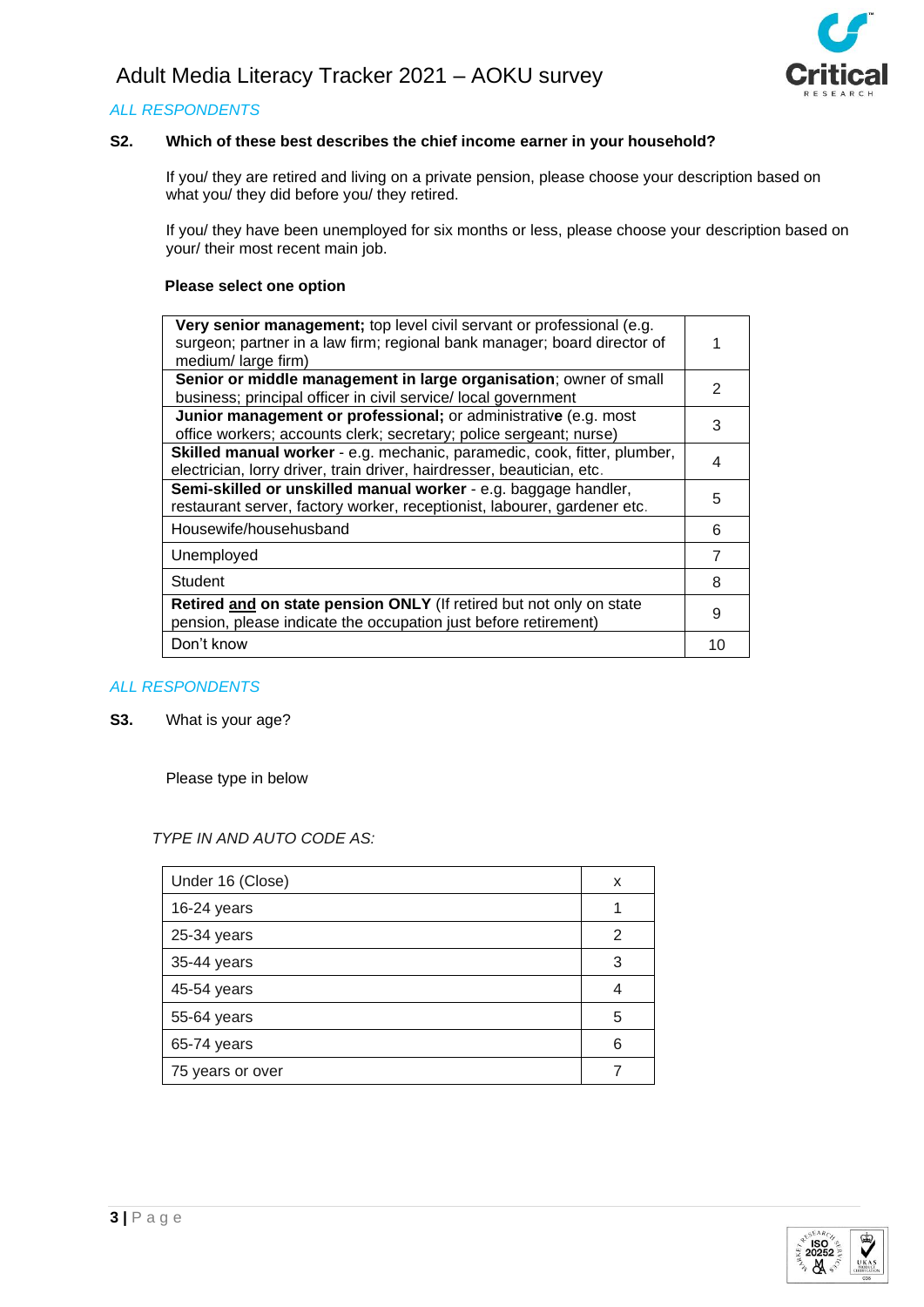

## *ALL RESPONDENTS*

**S4.** Which of the following are you?

### **Please select one option**

| Man                                                    |  |
|--------------------------------------------------------|--|
| Woman                                                  |  |
| Non-binary                                             |  |
| Prefer to use another term (please specify - optional) |  |
| Prefer not to say                                      |  |

#### *ALL RESPONDENTS*

**S5.** And where do you normally live? By this we mean the place that you live for most of the year.

#### **Please select one option**

| England          |  |
|------------------|--|
| Wales            |  |
| Scotland         |  |
| Northern Ireland |  |
|                  |  |

#### *ALL RESPONDENTS*

**S6.** What is your postcode?

This will not be used to contact you or to identify you – it will be used to see which TV and radio stations are available in the area where you live and to classify your area as rural or urban.

TYPE IN:

ALLOW REFUSED

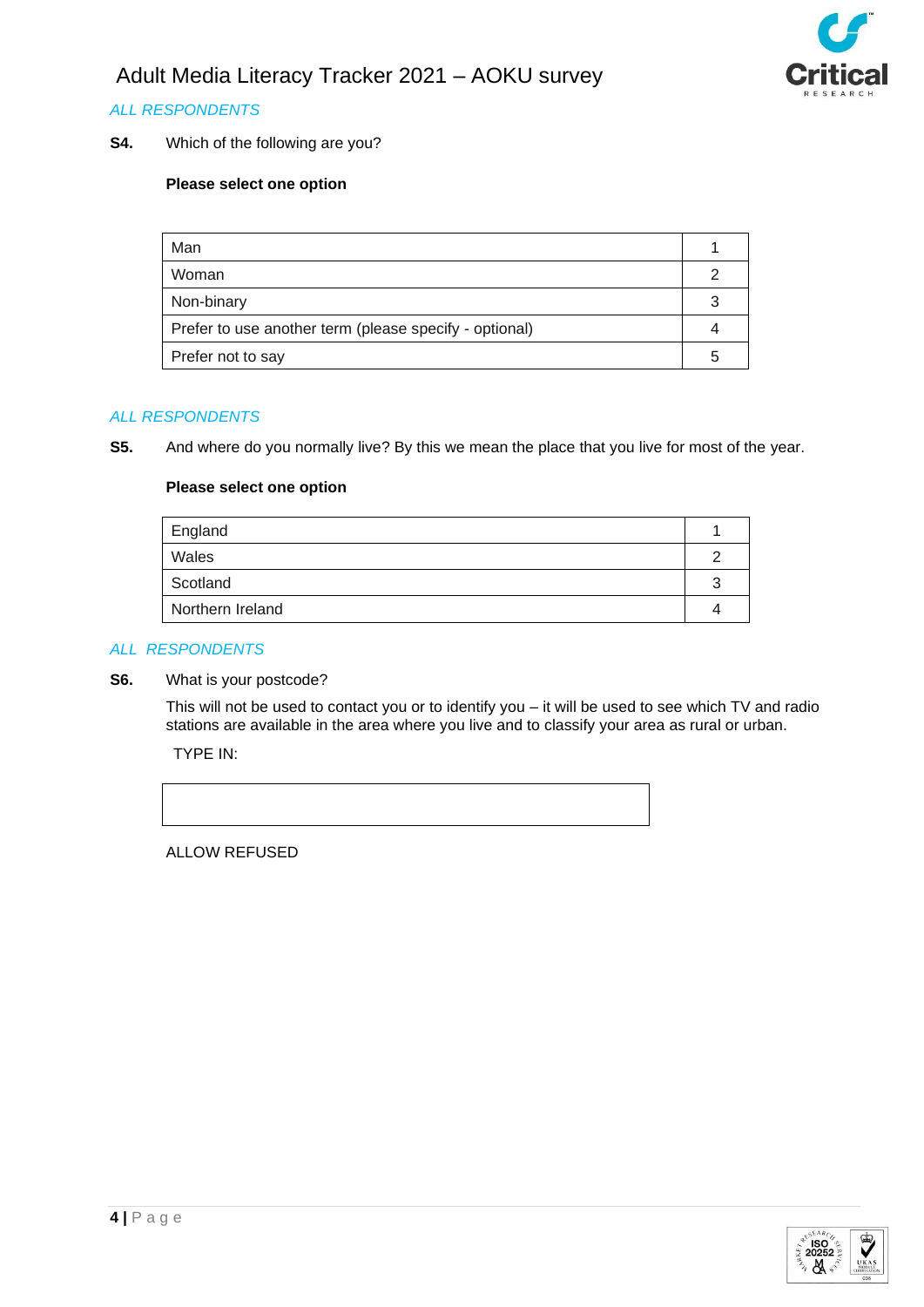



# *ASK ALL THAT LIVE IN ENGLAND (S5 CODE 1)*

#### **S7.** Which region of England do you live in? **Please select one option**

| North East               |   |
|--------------------------|---|
| Yorkshire and Humberside | 2 |
| North West               | 3 |
| <b>West Midlands</b>     | 4 |
| East Midlands            | 5 |
| East of England          | 6 |
| South West               |   |
| South East               | 8 |
| Greater London           | 9 |

#### *ALL RESPONDENTS*

**S8.** Which one of these best describes where you live?

#### **Please select one option**

| Large city                 |  |
|----------------------------|--|
| Smaller city or large town |  |
| Medium town                |  |
| Small town                 |  |
| Rural area                 |  |

### *ALL RESPONDENTS*

**S9.** Which of these best describes your current situation?

| In full-time employment                   |   |
|-------------------------------------------|---|
| In part-time employment                   | 2 |
| Unemployed                                | 3 |
| A student                                 |   |
| Full-time responsibility for home/ family | 5 |
| Retired                                   | 6 |
| Other                                     |   |
| Prefer not to say                         | 8 |

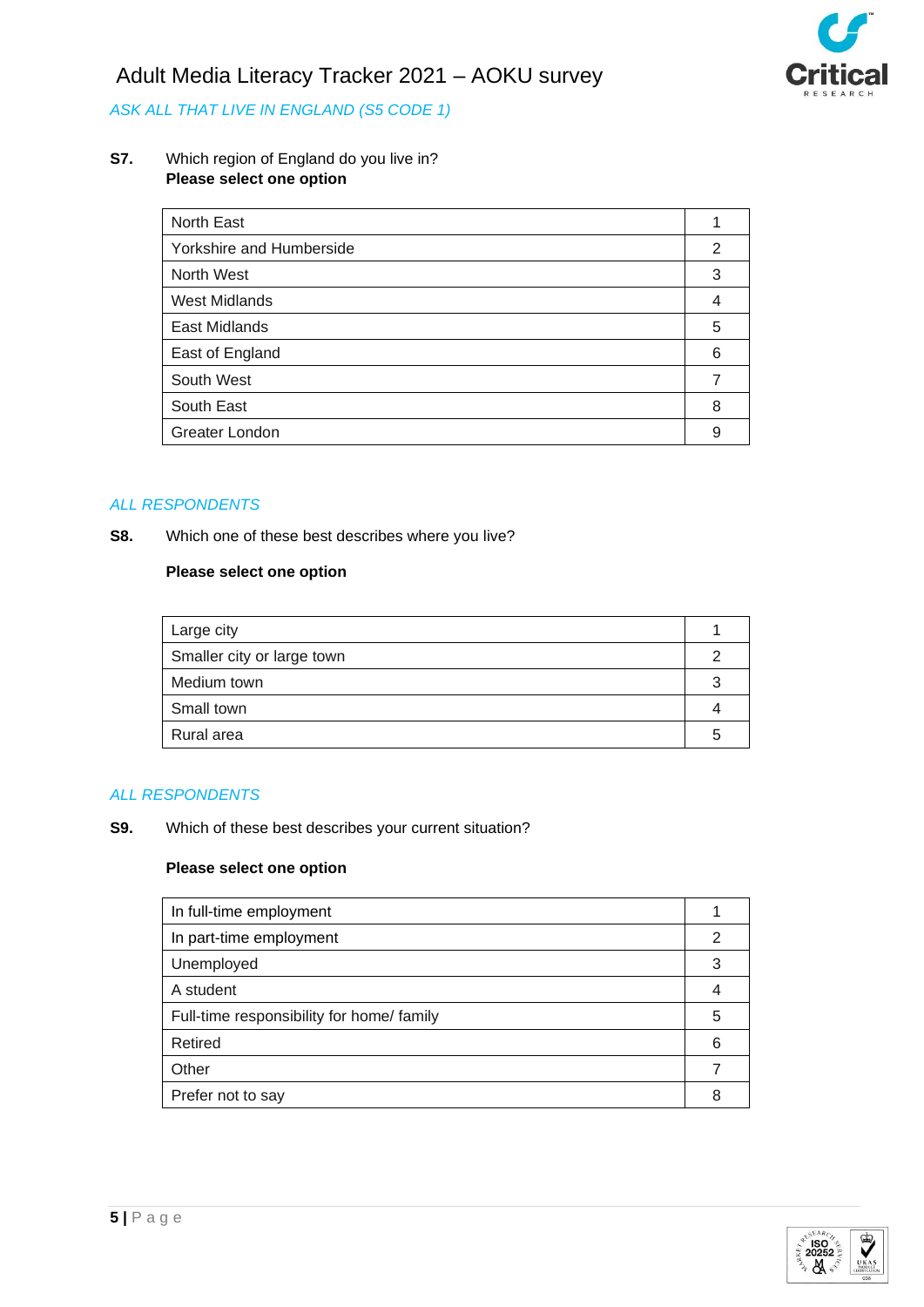



### *SHOWSCREEN*

Thank you very much for your answers so far. You qualify for the main survey. First some questions about mobile phones and other devices.

#### *ALL RESPONDENTS*

#### **A1.** Do you personally use a mobile phone?

#### **Please select one option**

| Yes        |  |
|------------|--|
| No         |  |
| Don't know |  |

### *ASK ALL THAT USE A MOBILE PHONE AT A1 (CODE 1) – OTHERS SKIP TO A3*

#### **A2.** Is this a smartphone?

A smartphone is a phone on which you can send and receive emails, use apps, view websites and generally go online. Popular brands include iPhone and Samsung Galaxy.

#### **Please select one option**

| Yes        |  |
|------------|--|
| No         |  |
| Don't know |  |

#### *ALL RESPONDENTS*

**A3.** Do you use a smart speaker which can respond to voice commands like "Alexa" or "Hey Google" ?

Popular brands include Amazon Echo, Google Home, Facebook Portal and Apple HomePod.

| Yes        |  |
|------------|--|
| No         |  |
| Don't know |  |

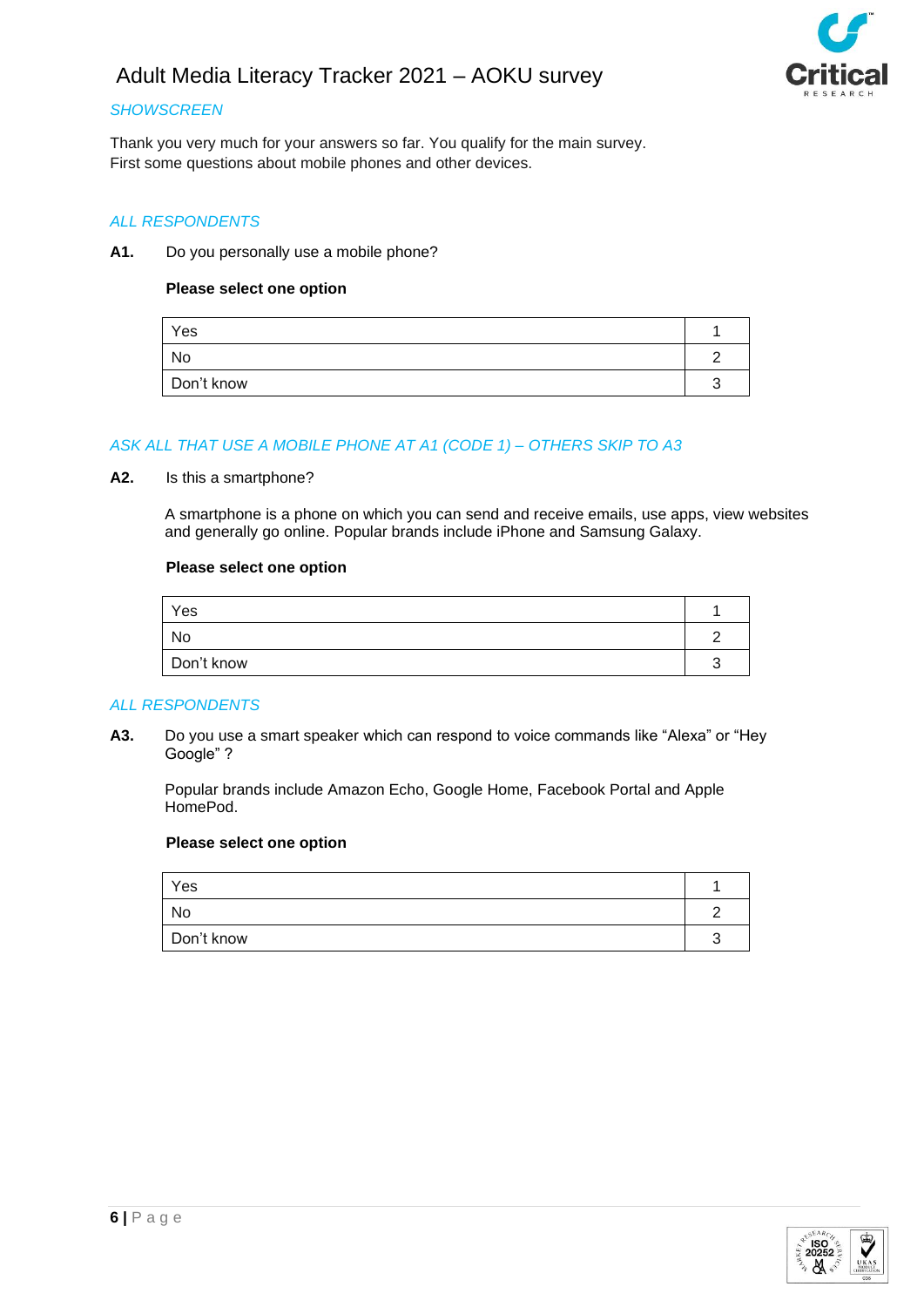

Now some questions about your use of the internet and being online

## *ALL RESPONDENTS*

#### **IN1.** Which of these devices do you use to go online?

#### **Please select all that apply**

| Smartphone (like an iPhone or Samsung Galaxy)                                                  |   |
|------------------------------------------------------------------------------------------------|---|
| Tablet (like an iPad, Kindle Fire or Google Nexus)                                             |   |
| Laptop or netbook                                                                              |   |
| Desktop computer (one that is usually in a fixed place with a separate<br>screen and keyboard) | 4 |
| Games console or handheld games player                                                         | 5 |
| Other type of device used to go online - (please type in below)                                |   |
|                                                                                                |   |

### *ALL RESPONDENTS*

#### **IN2.** How long ago did you first start going online?

Please think about wherever you first started going online – perhaps at home, work, school, college, or anywhere else using any type of device.

#### **Please select one option**

| Ten years ago or more |   |
|-----------------------|---|
| In the past 5-9 years |   |
| In the past 3-4 years | 3 |
| In the past 2 years   |   |
| In the past year      | 5 |
| Can't remember        |   |
|                       |   |

#### *ALL RESPONDENTS*

**IN3A.** Overall, how confident are you as an internet user?

| Very confident                      |   |
|-------------------------------------|---|
| Fairly confident                    |   |
| Neither confident nor not confident |   |
| Not very confident                  |   |
| Not at all confident                | 5 |
| Don't know                          |   |

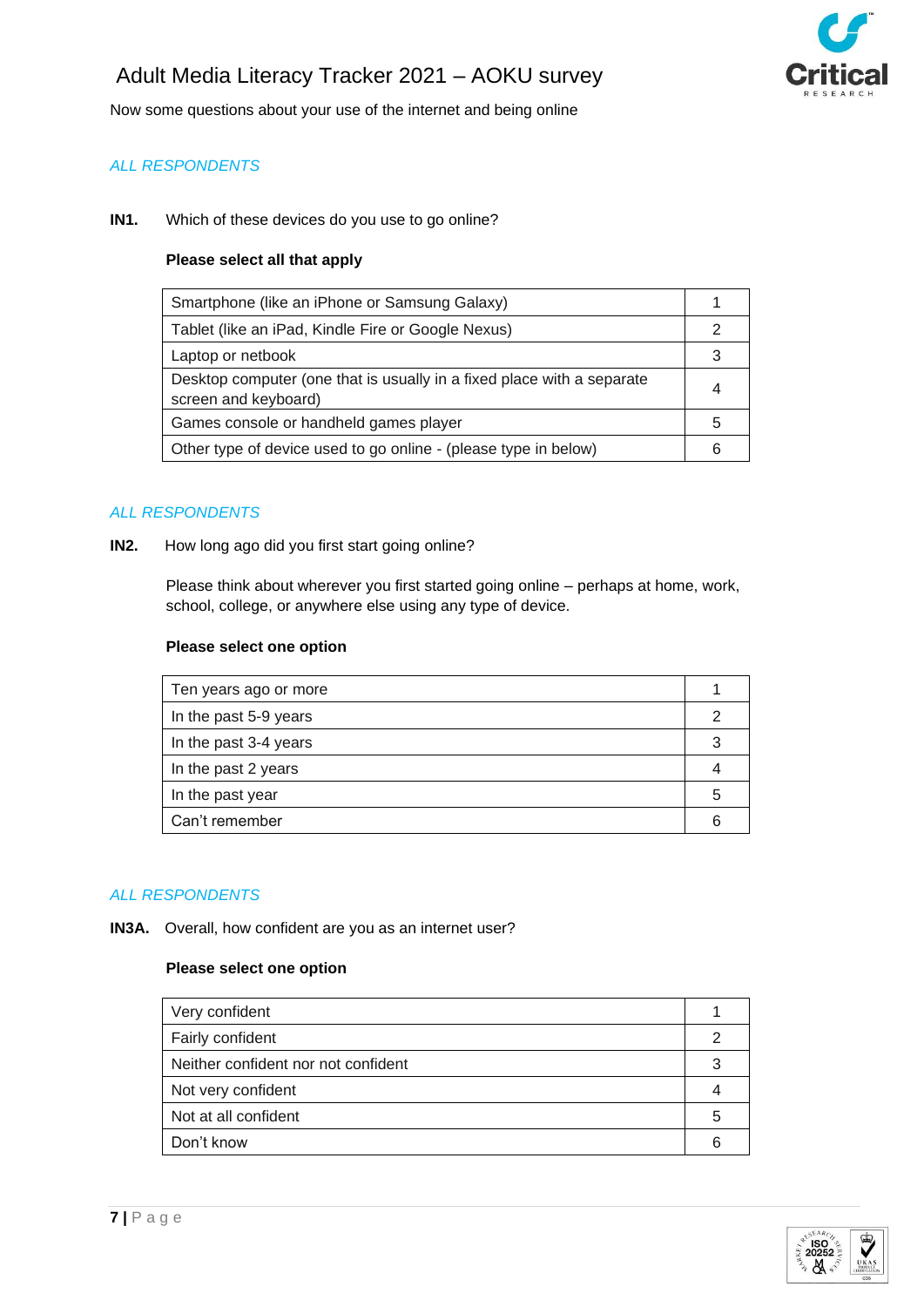

**IN3B.** How confident are you in knowing how to manage who has access to your personal data online?

By 'personal data' we mean information like your address, phone number, date of birth etc. or information on things like where you shop or your interests.

### **Please select one option**

| Very confident                      |   |
|-------------------------------------|---|
| Fairly confident                    | n |
| Neither confident nor not confident | 3 |
| Not very confident                  |   |
| Not at all confident                | 5 |
| Don't know                          |   |

### *ALL RESPONDENTS*

**IN3C.** How confident are you in recognising what is advertising and what is not, when you see or read things online?

### **Please select one option**

| Very confident                      |   |
|-------------------------------------|---|
| Fairly confident                    |   |
| Neither confident nor not confident | 3 |
| Not very confident                  |   |
| Not at all confident                | 5 |
| Don't know                          |   |

### *ALL RESPONDENTS*

**IN3D.** How confident are you in judging whether the information you see or read online is true or false?

| Very confident                      |   |
|-------------------------------------|---|
| Fairly confident                    |   |
| Neither confident nor not confident |   |
| Not very confident                  |   |
| Not at all confident                | 5 |
| Don't know                          |   |
|                                     |   |

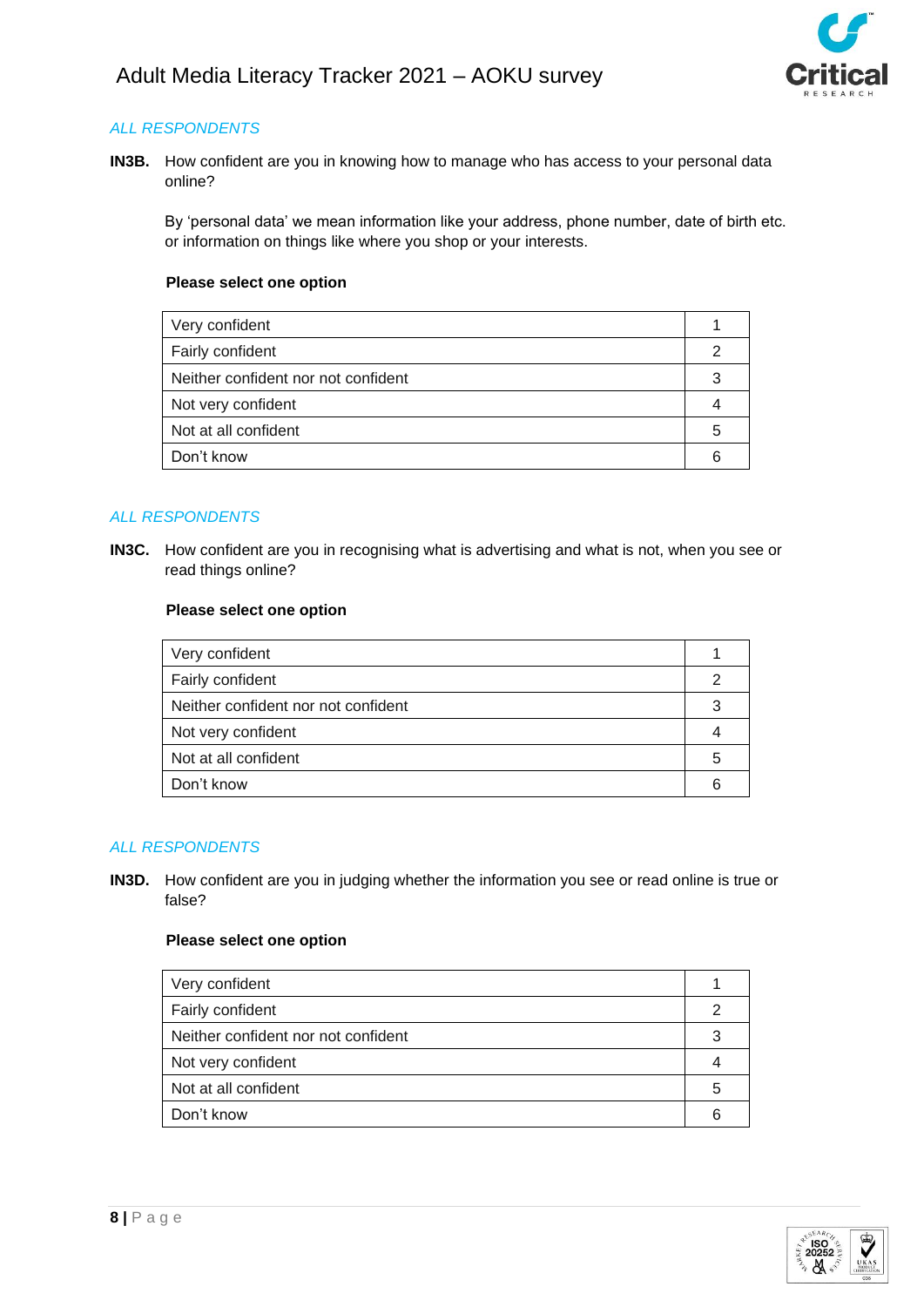

**IN3E.** How confident are you in judging whether an email or text/ online message you receive is potentially suspicious or a scam

### **Please select one option**

| Very confident                      |   |
|-------------------------------------|---|
| Fairly confident                    |   |
| Neither confident nor not confident |   |
| Not very confident                  |   |
| Not at all confident                | 5 |
| Don't know                          |   |

### *ALL RESPONDENTS*

**IN6.** Which, if any of these things do you or someone in your household do at home?

Definition of a '**cookie'**: When you go online through a browser (like Google Chrome/ Safari and so on) small text files known as cookies are retained on your computer or mobile phone which contain information about a specific visit to a website or app.

Definition: **'strong' passwords** are those that use combinations of uppercase and lowercase letters, numbers and other symbols

#### **Please select all that apply**

| Use a firewall                                                                                                |    |
|---------------------------------------------------------------------------------------------------------------|----|
| Use security software such as an anti-virus or anti-spyware package                                           | 2  |
| Use email filters or software that can block unwanted or spam emails                                          | 3  |
| Delete cookies* from your web browser                                                                         | 4  |
| Download the latest software updates onto devices when prompted                                               | 5  |
| Routinely back-up the information on your devices                                                             | 6  |
| Use strong passwords* online or on devices used to go online                                                  | 7  |
| Use a virtual private network (VPN)                                                                           | 8  |
| Use fingerprint or facial recognition technology to access a device or<br>app or to make purchases online     | 9  |
| Install software like NewsGuard on your web browser to flag<br>potentially false/ fake news or disinformation | 10 |
| None of these                                                                                                 | 11 |
| Don't know                                                                                                    | 12 |

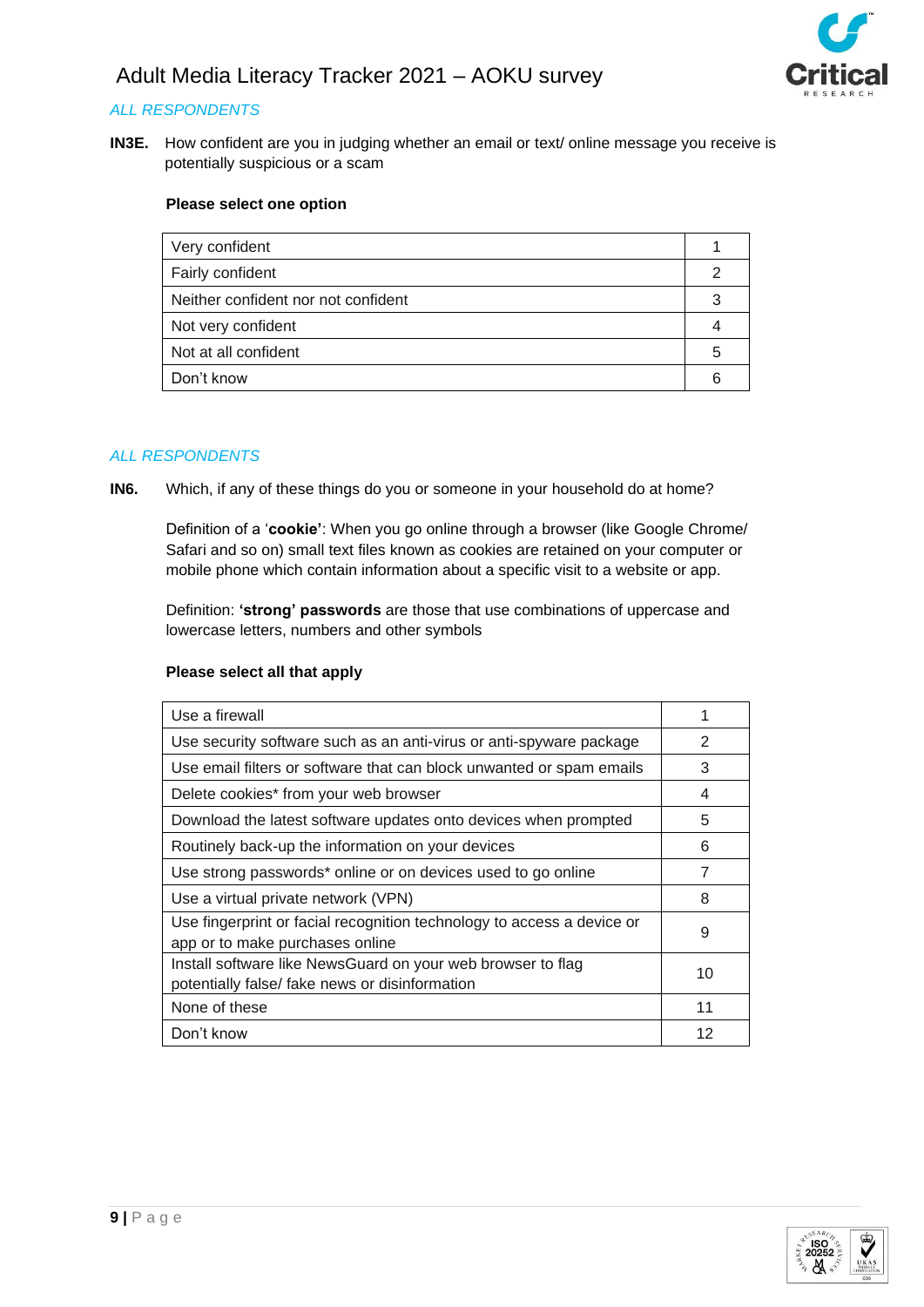



**IN4.** In the last month, when you have gone online, have you….

### **Please select one option**

| <b>Only used</b> websites or apps that you've used before           |  |
|---------------------------------------------------------------------|--|
| Used maybe one or two websites or apps that you haven't used before |  |
| Used <b>lots</b> of websites or apps that you haven't used before   |  |
| Have not gone online in the last month                              |  |
| Don't know                                                          |  |

#### *SHOWSCREEN*

At the next few questions you will be shown lists of activities that some people say they do online.

### *ALL RESPONDENTS*

**IN5A.** Which if any of these activities do you do online?

#### **Please select all that apply**

| Online banking or paying bills online (e.g. transferring money between        |   |
|-------------------------------------------------------------------------------|---|
| accounts, managing mortgage or other payments, checking or paying bills)      |   |
| Pay online for your council tax or for another local council service (e.g.    | 2 |
| parking ticket, congestion charge etc.)                                       |   |
| Look online for public services information on government sites (e.g.         | 3 |
| gov.uk/ ni.direct or HMRC)                                                    |   |
| Finding/ downloading information for work/ business/ school/ college/         | 4 |
| university                                                                    |   |
|                                                                               | 5 |
| Look at job opportunities or apply for a job online                           |   |
| Find information for your leisure time including cinema, live music, theatre, | 6 |
| museums etc.                                                                  |   |
| Complete government processes online (e.g. update Universal Credit,           |   |
| renew a driving licence or passport etc.)                                     |   |
|                                                                               | 8 |
| Sign an online petition or use a campaigning website (e.g. change.org)        |   |
| None of these                                                                 | 9 |
|                                                                               |   |

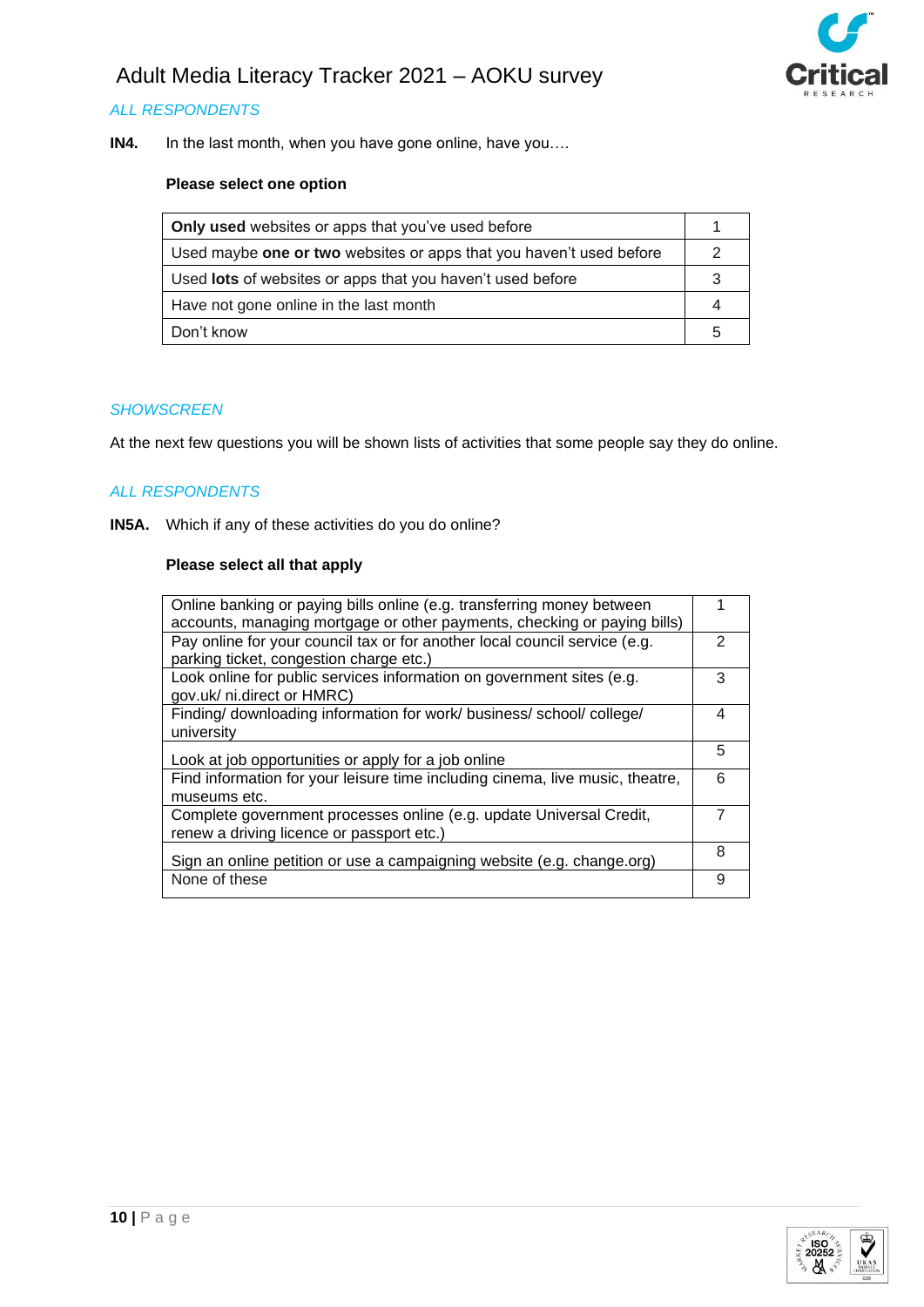

**IN5B.** Which if any of these activities do you do online?

#### **Please select all that apply**

| Use streamed audio services (e.g. Spotify or Deezer or Apple Music)        |   |
|----------------------------------------------------------------------------|---|
| Listen to live, catch-up or on-demand radio through a website or app (e.g. | っ |
| <b>BBC Sounds, RadioPlayer)</b>                                            |   |
| Watch TV programmes/ films/ content online (e.g. Netflix, BBC iPlayer, or  | З |
| Sky Go)                                                                    |   |
| Watch or post livestream videos (these let you watch or post videos 'live' |   |
| at exactly the same time as they are being made) on sites or apps like     |   |
| YouTube Live, Instagram Live or Facebook Live                              |   |
| None of these                                                              |   |
|                                                                            |   |

#### *ALL RESPONDENTS*

**IN27A.** You're now going to see some things that other people have said about being online. To what extent do you agree or disagree with each statement.

#### "**Internet users must be protected from seeing inappropriate or offensive content"**

#### **Please select one option**

| Strongly disagree          |   |
|----------------------------|---|
| Slightly disagree          | っ |
| Neither agree nor disagree | 3 |
| Slightly agree             |   |
| Strongly agree             | 5 |
| Don't know                 | 6 |

#### *ALL RESPONDENTS*

**IN27B.** You're now going to see some things that other people have said about being online. To what extent do you agree or disagree with each statement.

### "**I think people should have the right to hide their identity online in order to express their views anonymously"**

| Strongly disagree          |   |
|----------------------------|---|
| Slightly disagree          | 2 |
| Neither agree nor disagree | 3 |
| Slightly agree             | 4 |
| Strongly agree             | 5 |
| Don't know                 | 6 |

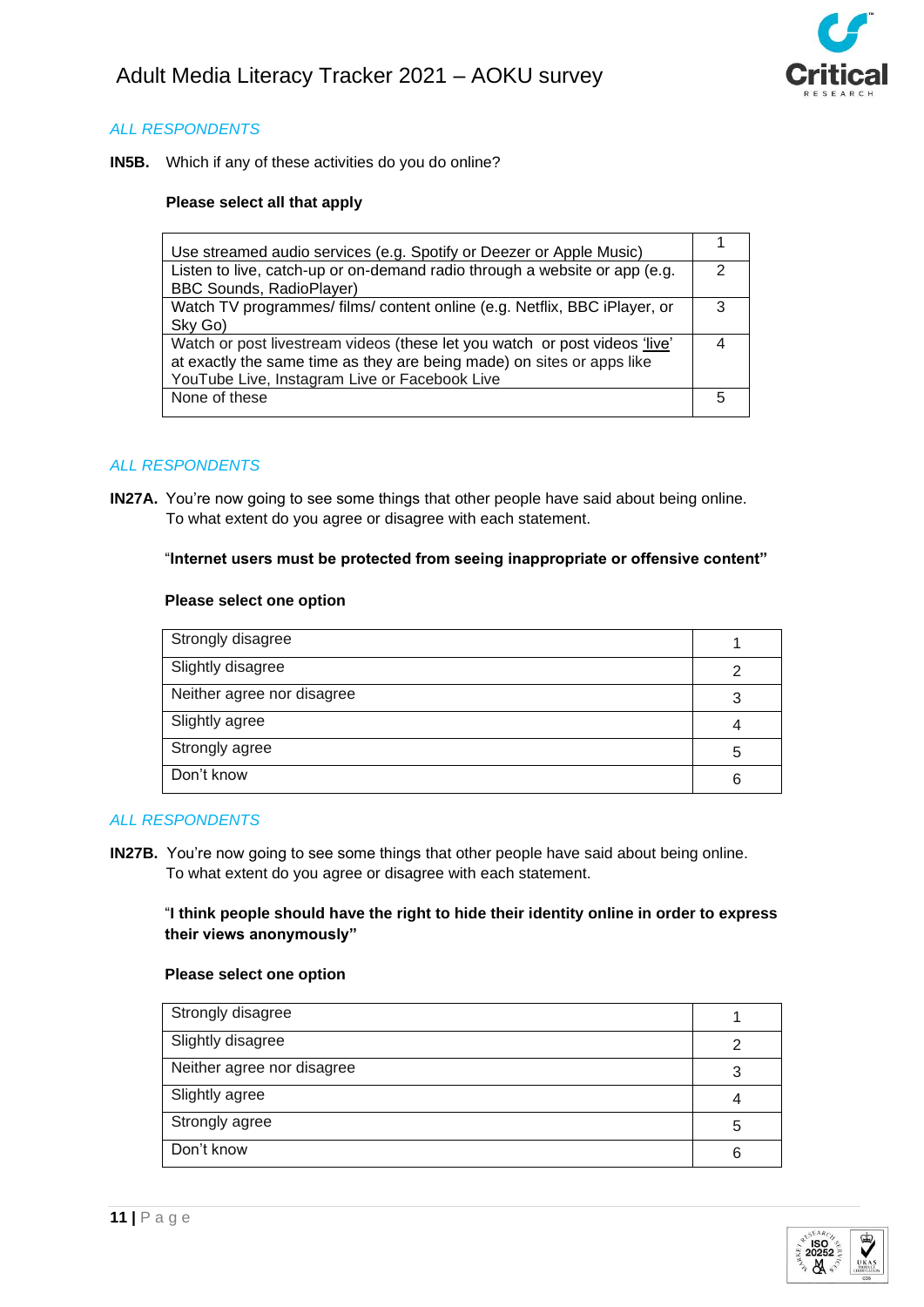

**IN27C.** You're now going to see some things that other people have said about being online. To what extent do you agree or disagree with each statement.

"**I think it is important that people can say what they want online even if it is controversial or hurtful to others"**

#### **Please select one option**

| Strongly disagree          |   |
|----------------------------|---|
| Slightly disagree          | ◠ |
| Neither agree nor disagree | 3 |
| Slightly agree             |   |
| Strongly agree             | 5 |
| Don't know                 | հ |

### *ALL RESPONDENTS*

**IN27F.** You're now going to see some things that other people have said about being online. To what extent do you agree or disagree with each statement.

**"For me, the benefits of being online outweigh the risks"**

#### **Please select one option**

| Strongly disagree          |   |
|----------------------------|---|
| Slightly disagree          | っ |
| Neither agree nor disagree | 3 |
| Slightly agree             |   |
| Strongly agree             | 5 |
| Don't know                 | 6 |

#### *ALL RESPONDENTS*

**IN27E.** You're now going to see some things that other people have said about being online. To what extent do you agree or disagree with each statement.

**"When I visit websites or apps, I usually accept the terms and conditions without reading them"**

| Strongly disagree          |   |
|----------------------------|---|
| Slightly disagree          |   |
| Neither agree nor disagree | 3 |
| Slightly agree             |   |
| Strongly agree             | 5 |
| Don't know                 | 6 |

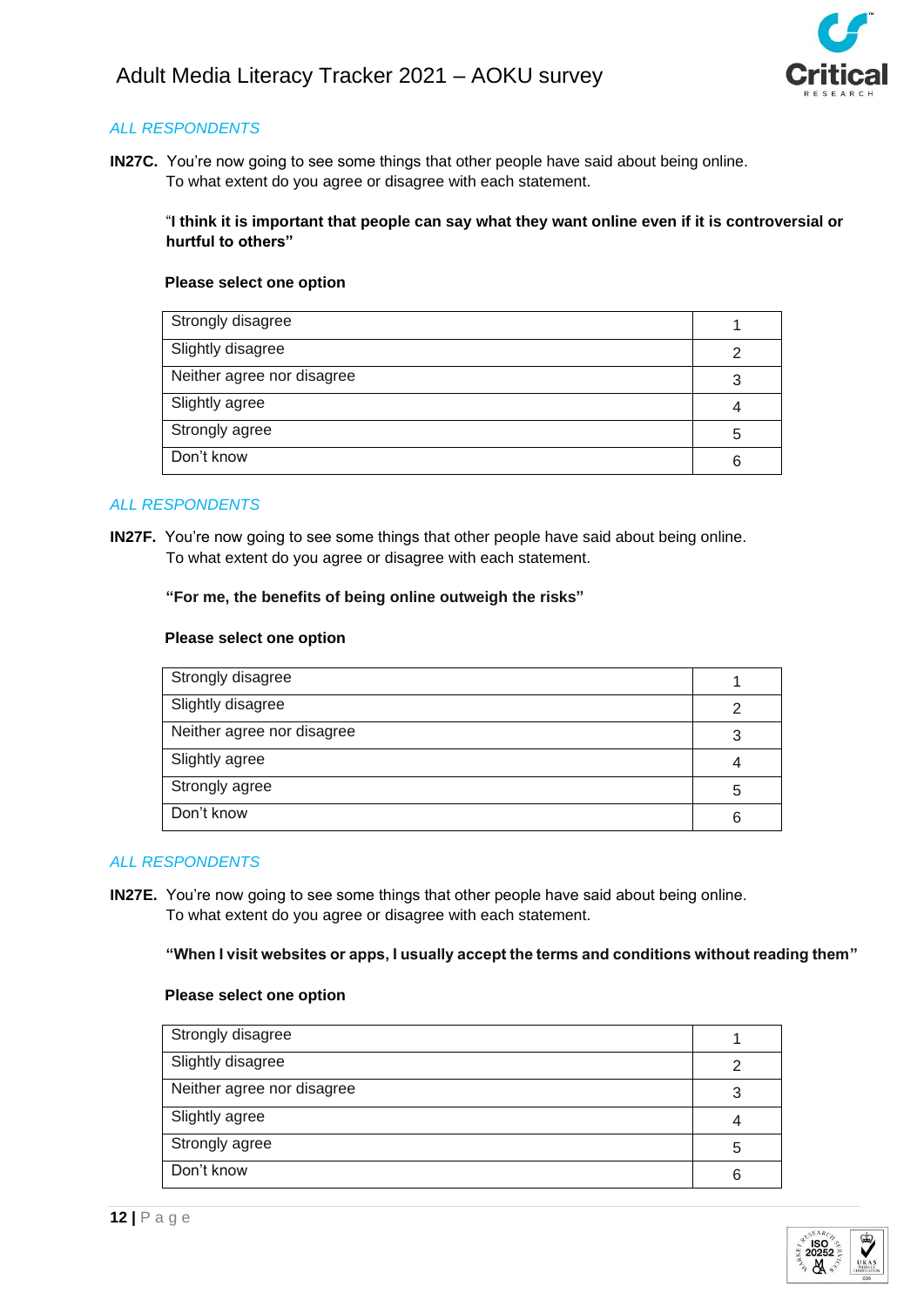

**Scenario 1a**. Moving on now, here is an example of a message that you may receive.



If you received this message, what would you do first? **Please type in below**

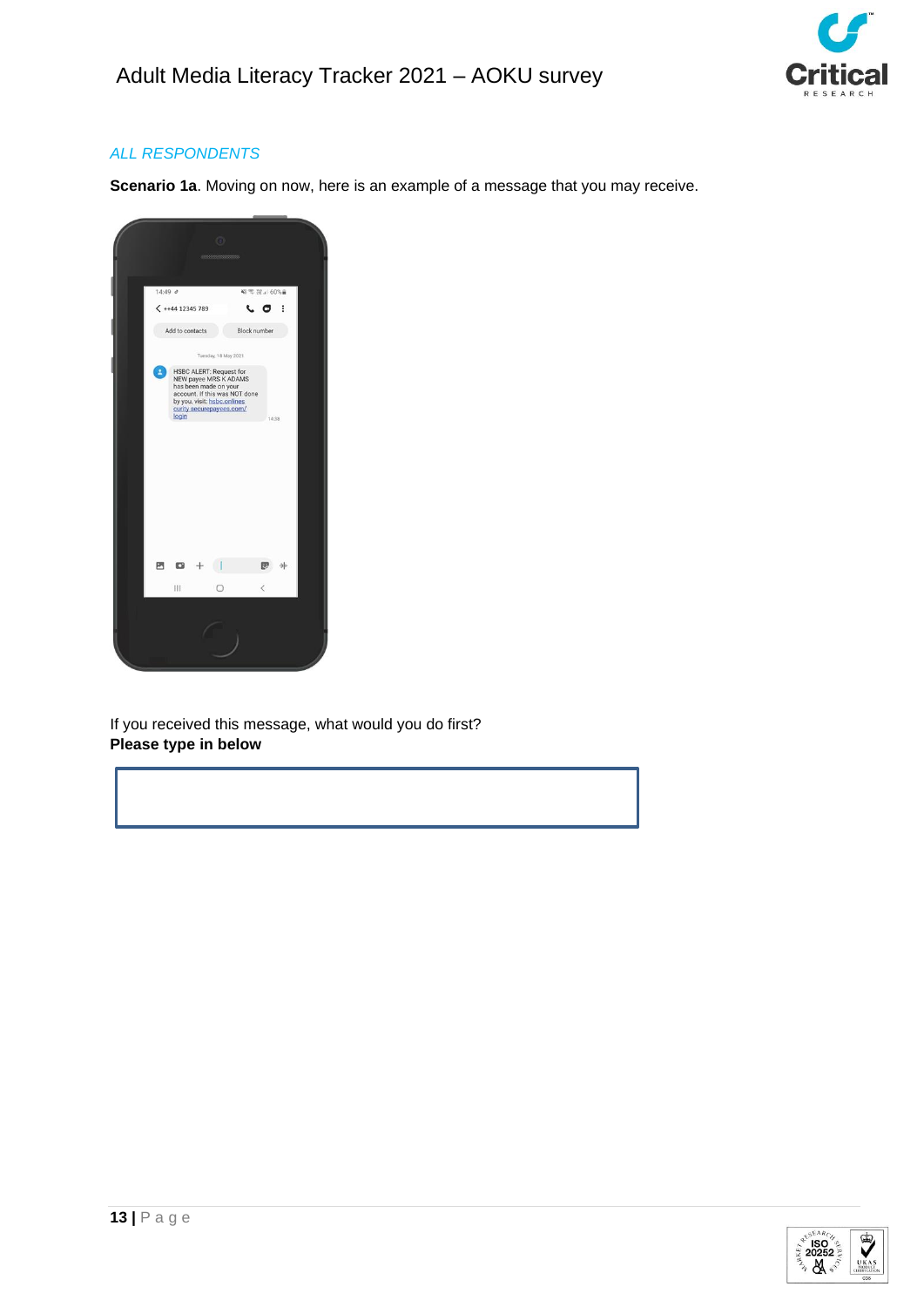

**Scenario 1b**. Still thinking about this message



Which, if any of the of the following things would you do?

### **Please select all that apply**

| Before clicking, check the web link to see if it is legitimate        | 1  |
|-----------------------------------------------------------------------|----|
| Block the number                                                      | 2  |
| Add to contacts                                                       | 3  |
| Reply to it                                                           | 4  |
| Click the web link                                                    | 5  |
| Follow the instructions (in the text)                                 | 6  |
| Delete it                                                             | 7  |
| Ignore it                                                             | 8  |
| Report the text to the police                                         | 9  |
| Report the text to your mobile provider (e.g. via forwarding to 7726) | 10 |
| None of these                                                         | 11 |
| Don't know                                                            | 12 |

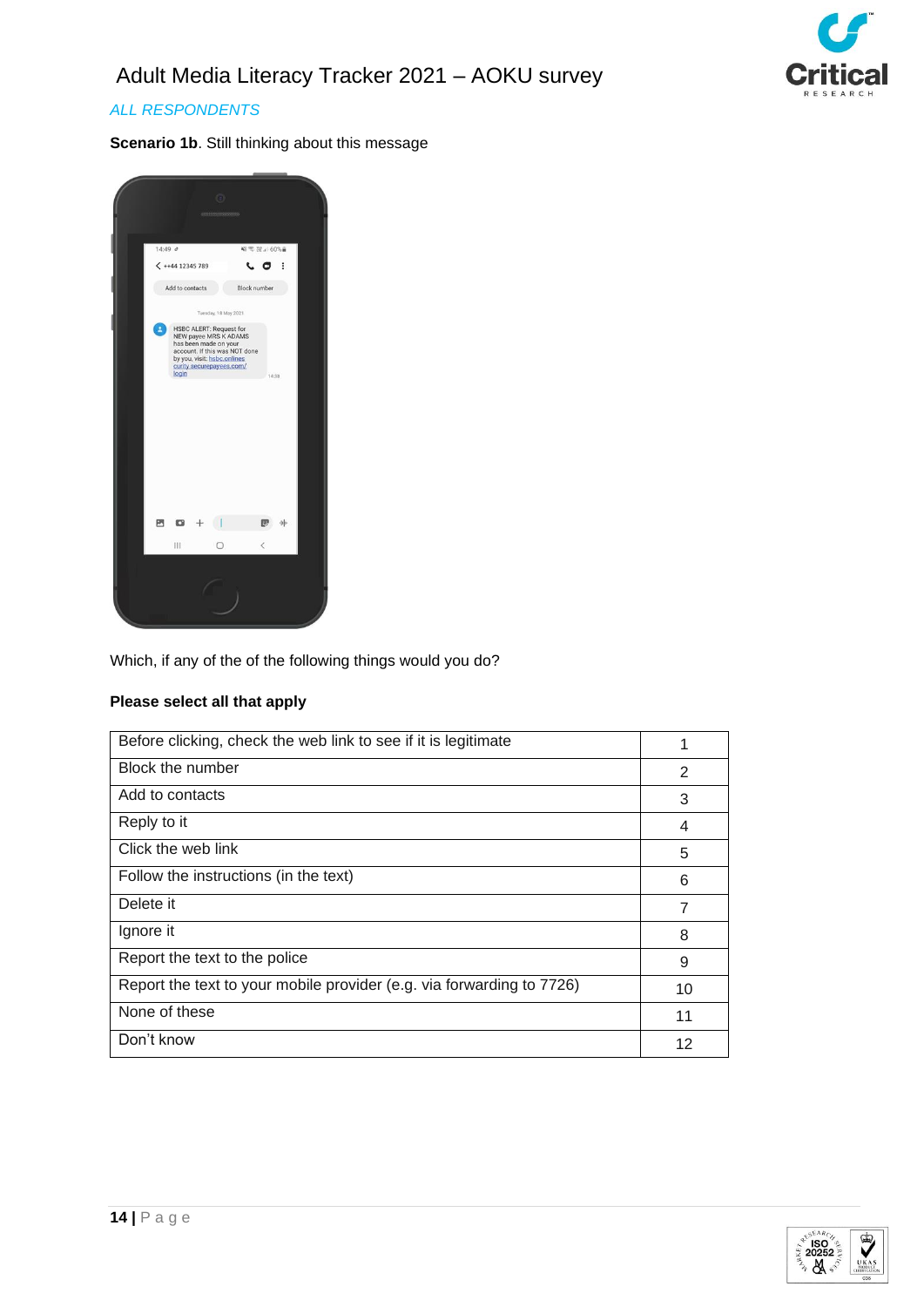

**IN37A.** Thinking generally, when you find **factual information online**, perhaps on search engines like Google do you ever think about whether the information you find is **truthful**?

### **Please select one option**

| Yes        |  |
|------------|--|
| No         |  |
| Don't know |  |

### *ALL RESPONDENTS WHO CONSIDER THE TRUTHFULNESS OF ONLINE INFORMATION AT IN37A (CODE 1)*

**IN37B.** When you find factual information online, perhaps on search engines like Google do you tend to believe that all the information you find online **is truthful**, most of it is truthful or just some of it is truthful?

### **Please select one option**

| All is truthful  |  |
|------------------|--|
| Most is truthful |  |
| Some is truthful |  |
| Don't know       |  |

# *ALL RESPONDENTS WHO CONSIDER THE TRUTHFULNESS OF ONLINE INFORMATION AT IN37A (CODE 1)*

**IN38.** When you find factual information online, perhaps on search engines like Google do you check if the information is truthful in any of these ways?

#### **Please select all that apply**

| Check different websites to see if the same information appears on them all                |    |
|--------------------------------------------------------------------------------------------|----|
| Check that the website address looks genuine                                               | 2  |
| Check whether people I trust use the site or sites                                         | 3  |
| Check the credibility of the information (authors name or link to original<br>publication) | 4  |
| Check whether the site is regularly updated                                                | 5  |
| Check whether the site looks professional                                                  | 6  |
| Check the information on a fact checking website/ app like Full Fact                       | 7  |
| Make checks in other ways - (please type in below)                                         | 8  |
| I don't make any checks                                                                    | 9  |
| Don't know                                                                                 | 10 |

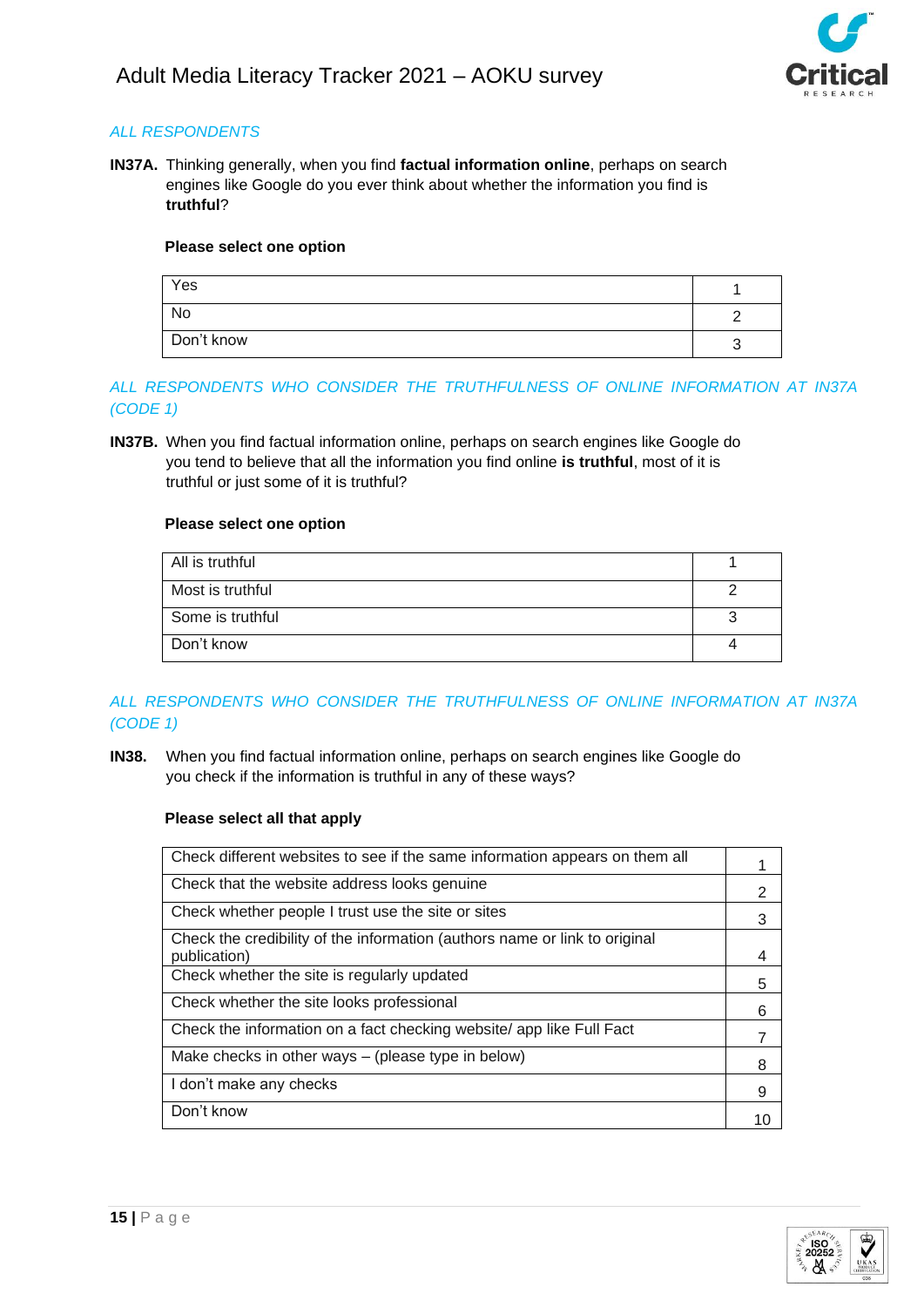

**IN39.** When you **buy things online**, which if any of these things do you do before entering your credit or debit card details?

### **Please select all that apply**

I look to see…

| If the site looks secure (has the padlock symbol or uses 'https')         |    |
|---------------------------------------------------------------------------|----|
| If there is a guarantee my details won't be shared with anyone else       | 2  |
| If there is a link to another reputable service like PayPal               | 3  |
| If I'm familiar with the company or brand                                 | 4  |
| If it's the only way to get the service or product I want                 | 5  |
| If the site is recommended by friends/family                              | 6  |
| If the site is listed by a search engine such as Google or Bing           | 7  |
| Something else – (please type in below)                                   | 8  |
| I enter my credit or debit card details online whenever they are required | 9  |
| I don't buy things online                                                 | 10 |
| Don't know                                                                |    |

#### *ALL RESPONDENTS*

**IN40.** Lots of websites and apps now ask you to register your personal details with them, which if any of these things do you do before **registering personal details online**?

By personal details we mean things like your email address, your home address or phone number, your date of birth and place of birth and so on.

### **Please select all that apply**

I look to see…

| If the site looks secure (has the padlock symbol or uses 'https')   |    |
|---------------------------------------------------------------------|----|
| If there is a guarantee my details won't be shared with anyone else | 2  |
| If there is a link to another reputable service like PayPal         | 3  |
| If I'm familiar with the company or brand                           | 4  |
| If it's the only way to get the service or product I want           | 5  |
| If the site is recommended by friends/family                        | 6  |
| If the site is listed by a search engine such as Google or Bing     | 7  |
| Something else – (please type in below)                             | 8  |
| I register my details online whenever they are required             | 9  |
| Don't know                                                          | 10 |

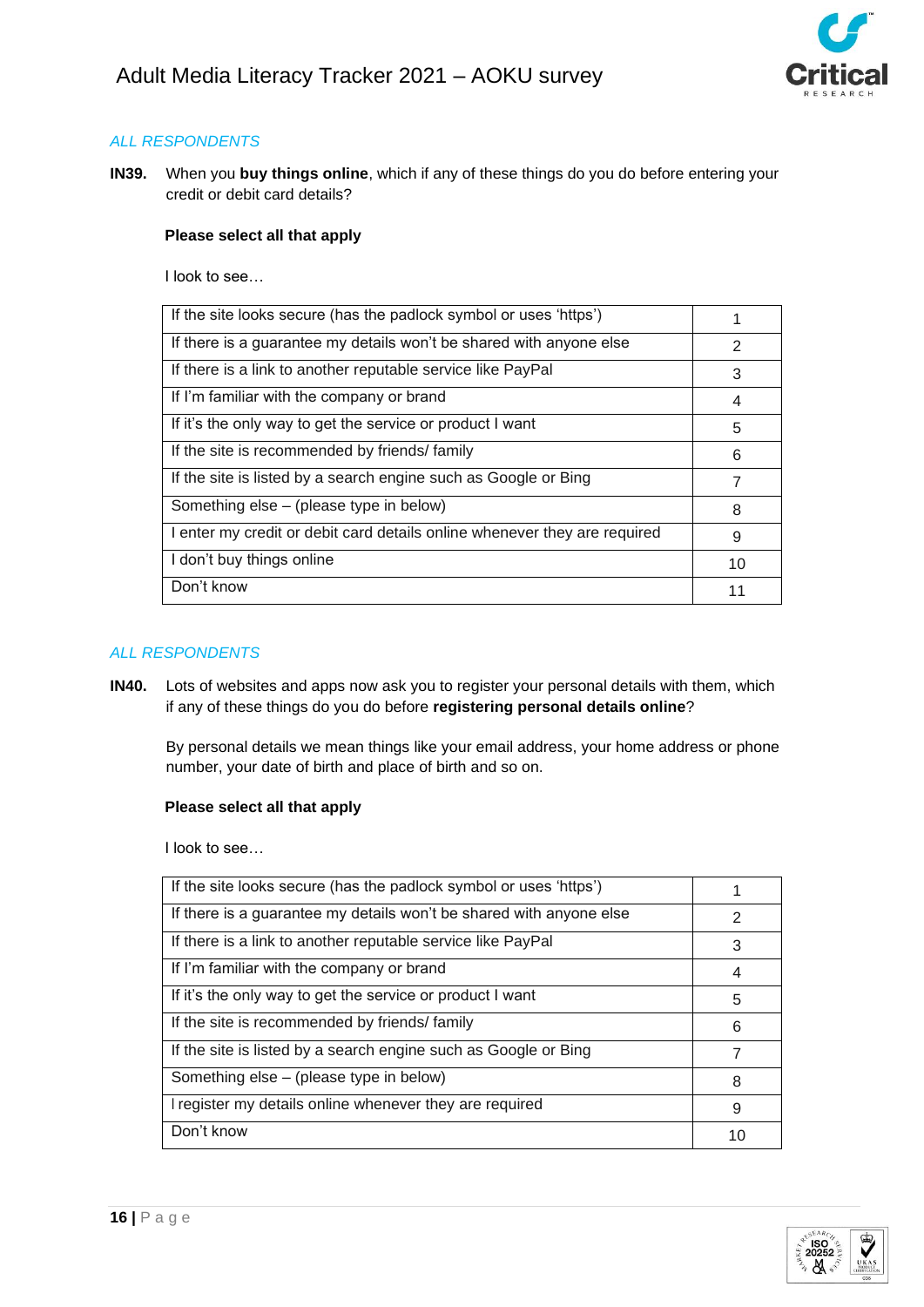

**IN45.** Have you used search engines such as Google or Bing in the last year?

#### **Please select one option**

| Yes        |  |
|------------|--|
| No         |  |
| Don't know |  |

#### *ASK ALL WHO HAVE USED A SEARCH ENGINE IN THE LAST YEAR AT IN45 (CODE 1)*

**IN46.** When you use a search engine to find information, you enter a query in the search box and the search engine will then show some links to websites in the results pages.

Which **one** of these is **closest to** your opinion about the level of accuracy or bias of the information detailed in the websites that appear in the results pages?

| I think that if they have been listed by the search engine, these websites |  |
|----------------------------------------------------------------------------|--|
| will have accurate and unbiased information                                |  |
| I think that some of the websites will be accurate or unbiased and some    |  |
| won't be                                                                   |  |
| I don't really think about whether or not they have accurate or unbiased   |  |
| information, I just use the sites I like the look of                       |  |
| Don't know                                                                 |  |
|                                                                            |  |

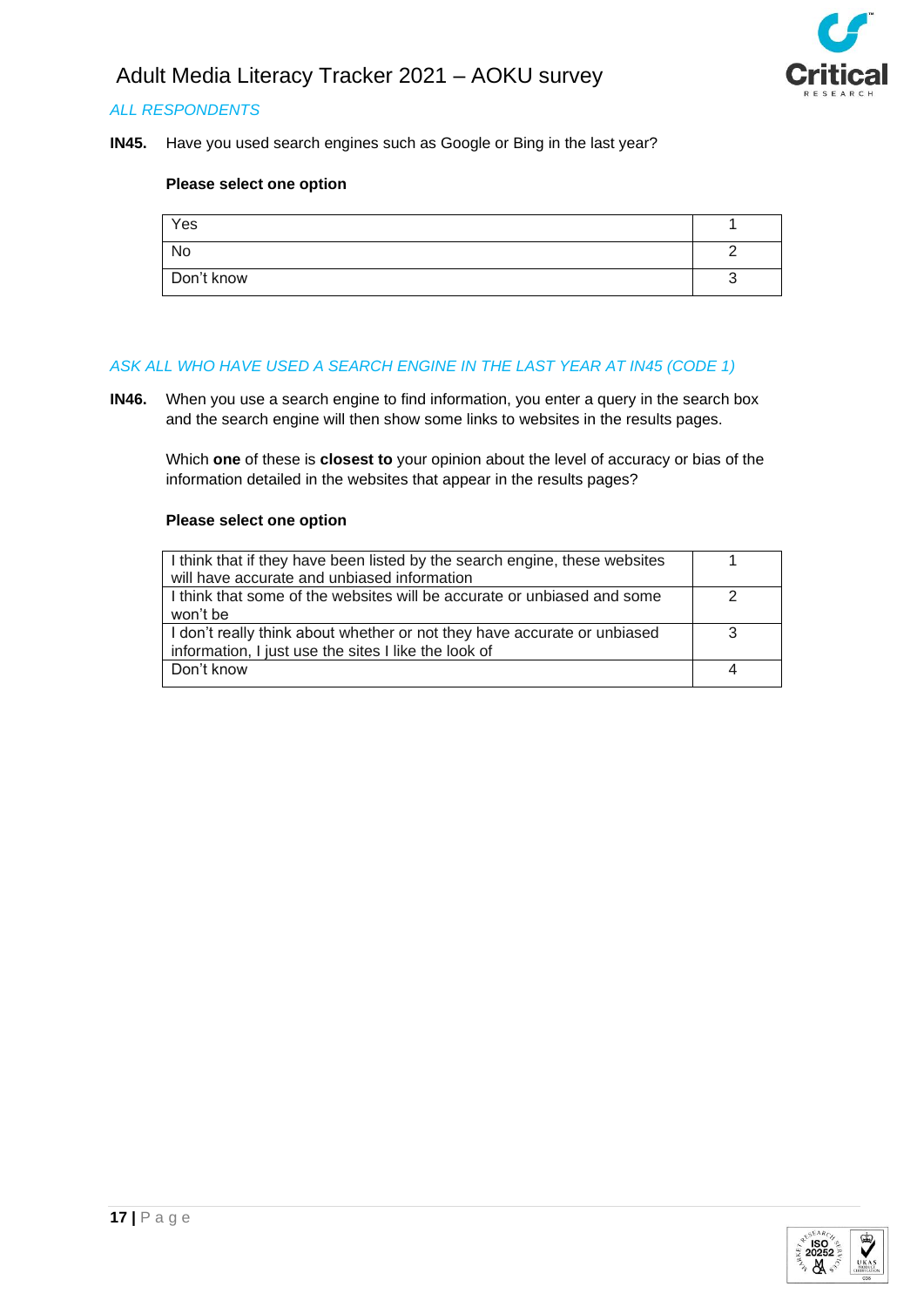

# *ASK ALL WHO HAVE USED A SEARCH ENGINE IN THE LAST YEAR AT IN45 (CODE 1)*

**Scenario 2**. Here is an image from a Google search for 'walking boots'.



#### Do any of the apply to the first four results that are listed on the left?

#### **Please select those that you think apply**

| These are adverts/ sponsored links/ they have paid to appear here |  |
|-------------------------------------------------------------------|--|
| These are the best results/ the most relevant results             |  |
| These are the most popular results used by other people           |  |
| Something else – (please type in below)                           |  |
| Don't know                                                        |  |

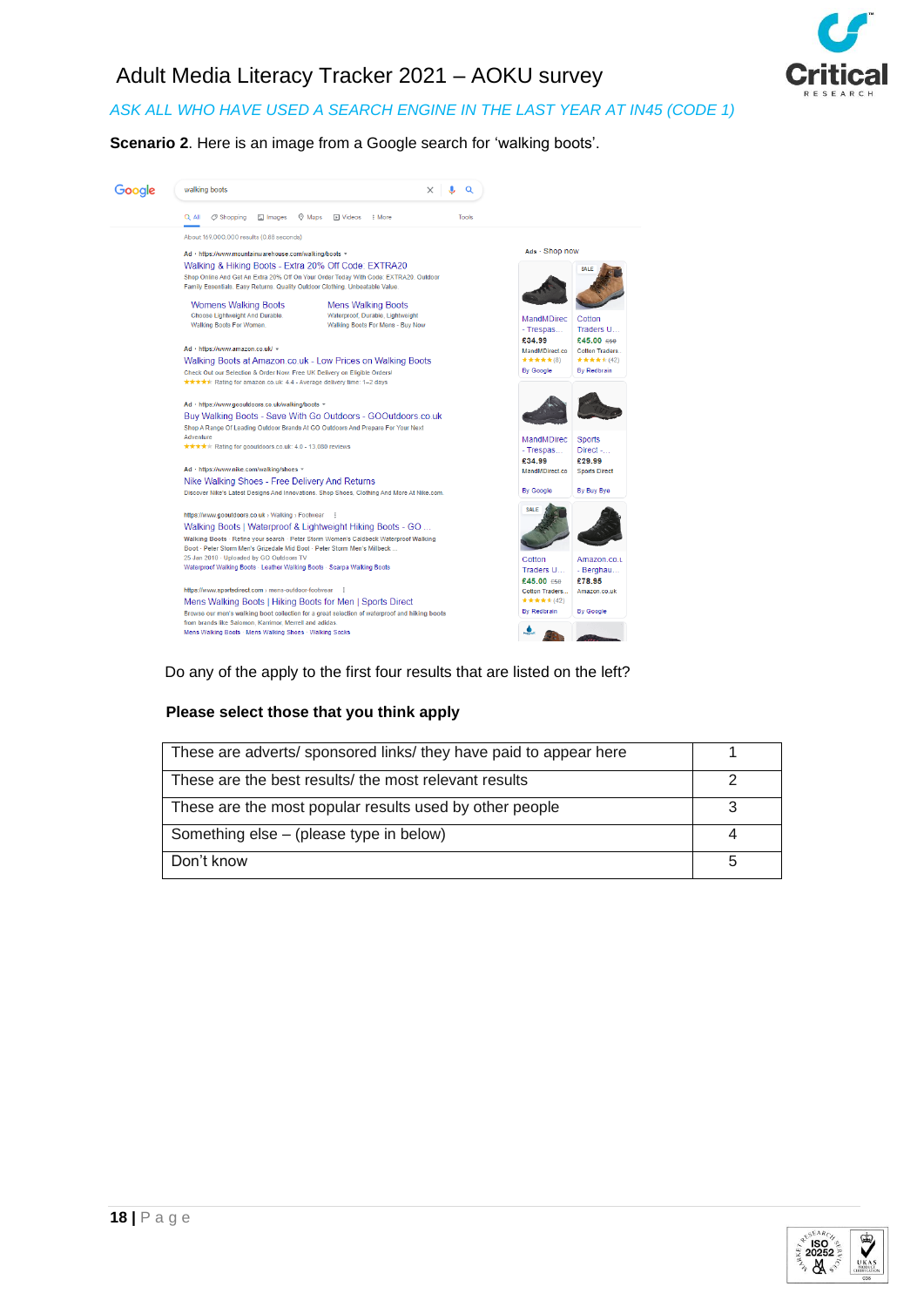

### *ALL RESPONDENTS*

**IN48.** When someone in the same country as you visits the same website or app at the same time as you, which **one** of these things applies to any advertising you can see?

#### **Please select one option**

| Everyone will see exactly the same adverts as me                 |  |
|------------------------------------------------------------------|--|
| Some people might see different adverts from the ones that I see |  |
| Don't know                                                       |  |

#### *ALL RESPONDENTS*

**IN49.** Which of the following statements best describes your feelings about online advertisements?

#### **Please select one option**

| I don't mind seeing any online ads                                              |  |
|---------------------------------------------------------------------------------|--|
| I don't mind seeing online ads as long as they are for things I'm interested in |  |
| I dislike all online ads                                                        |  |
| Don't know                                                                      |  |

#### *ALL RESPONDENTS*

**IN50.** Have you ever done any of the following?

#### **Please select all that apply**

| Used ad-blocking filters or software (software that prevents some types of ads<br>appearing) |   |
|----------------------------------------------------------------------------------------------|---|
| Used false information when registering for things online to avoid spam/junk<br>email        | 2 |
| Say no/ don't tick the box allowing companies to send me "information on<br>offers and news" | 3 |
| Used Incognito mode or Private Browsing on a web browser (like Google<br>Chrome or Safari)   |   |
| None of these                                                                                | 5 |
| Don't know                                                                                   | 6 |

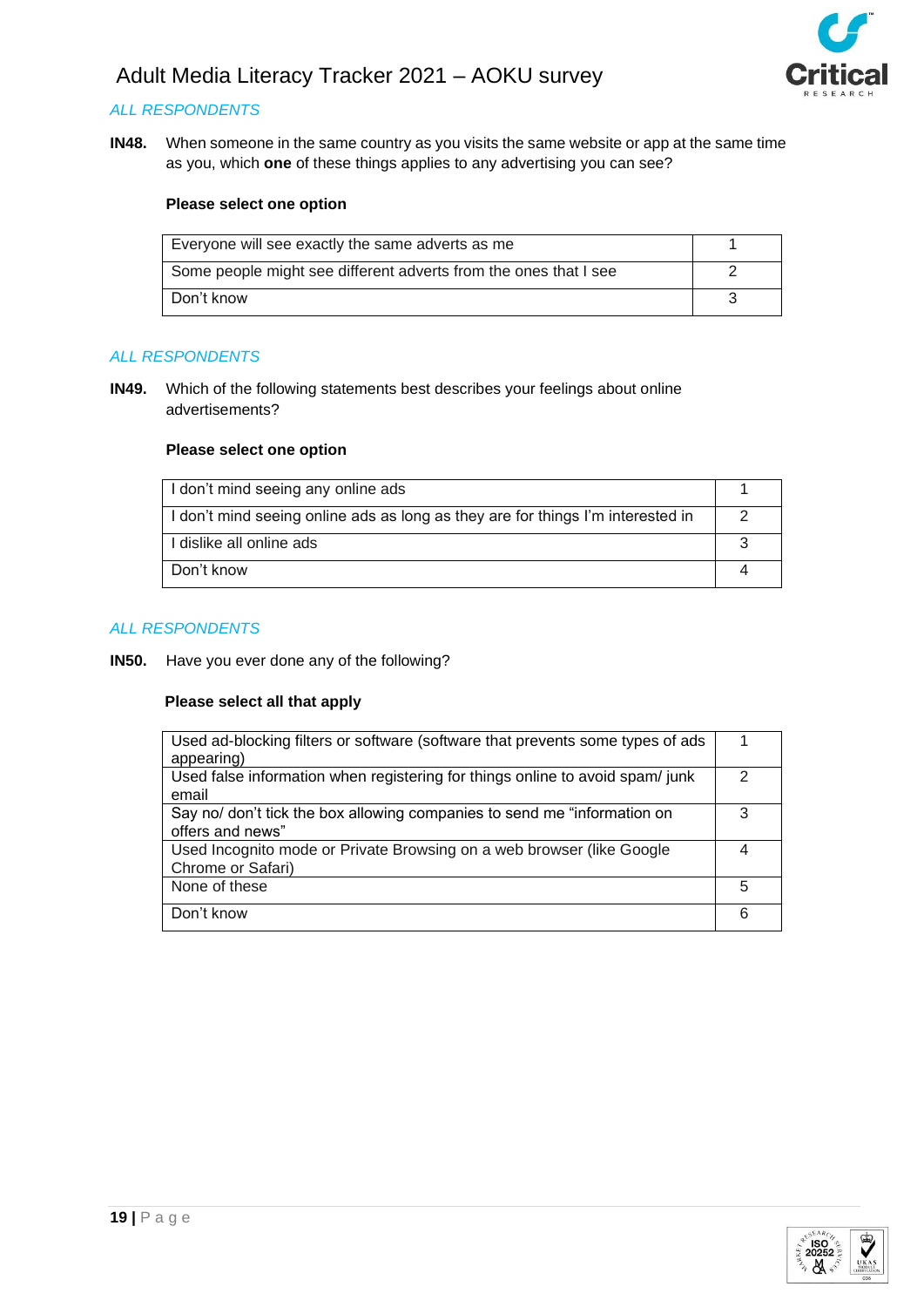

### *ALL RESPONDENTS*

**IN51.** On sites like YouTube, Instagram or TikTok some **vloggers or influencers** with lots of followers like Kylie Jenner or Joe Wicks might say good things about a particular company or product or brand - such as beauty products, Nike clothing, a new PlayStation game and so on.

Which, if any, of these are reasons why they **might say good things** about these products or brands?

### **Please select those that you think apply**

| They are being paid by the company or brand to say this                                   |  |
|-------------------------------------------------------------------------------------------|--|
| They think this information will be of interest or use to their followers                 |  |
| They like to use those particular products or brands because of their quality or<br>value |  |
| Some other reason – (please type in below)                                                |  |
| Don't know                                                                                |  |

#### *ALL RESPONDENTS*

**IN52.** There are many ways that companies can collect information about people based on what they do online. Which, if any of the following ways are you aware of?

This might be through visiting websites or apps like Facebook, Twitter, Google, Amazon or through the M&S or Tesco websites or apps.

Definition of a **"cookie":** When you go online through a browser (like Google Chrome/ Safari and so on) small text files known as **cookies** are retained on your computer or mobile phone which contain information about a specific visit to a website or app.

#### **Please select all that apply**

| Using 'cookies'* to collect information about the websites people visit or what<br>products and services interest them                      |   |
|---------------------------------------------------------------------------------------------------------------------------------------------|---|
| Collecting information from social media accounts – i.e. about users' interests,<br>"likes", location, preferences and so on                |   |
| Asking customers to 'register' with a website or app and to opt in/ opt out of<br>receiving further information from them or their partners | 3 |
| Using apps on smartphones to collect data on users' locations or what products<br>and services interest them                                |   |
| Not aware of any of these / Not aware that companies collect information about<br>what people do online                                     | 5 |
| Don't know                                                                                                                                  |   |

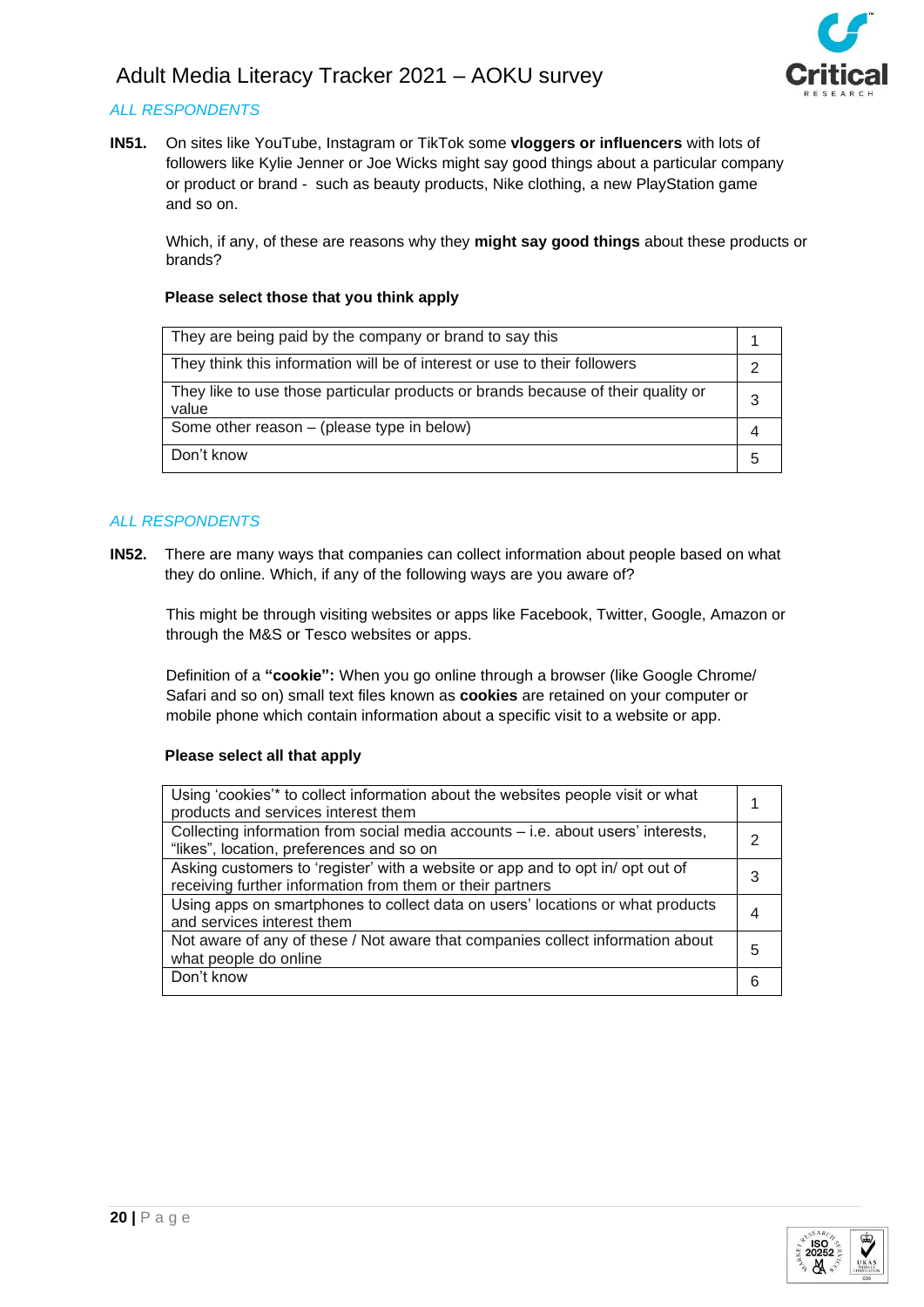

**IN53.** Please read the full list of statements below about how people feel about online companies collecting and using their personal information (e.g. their name, address, telephone number etc).

If you agree with any of these statements, please just select them.

#### **I am happy for companies to collect and use my personal information if ….**

#### **Please select all that apply**

| I get something like access to a free service in return - like access to their public<br>WiFi network       |                |
|-------------------------------------------------------------------------------------------------------------|----------------|
| I get a personalised service in return – like a weather update on my phone<br>(based on my location)        | 2              |
| They use it to show me adverts or information that might be more relevant to me                             | 3              |
| They use it to send me relevant special offers/ discounts for products/ services<br>they think I might like | 4              |
| They are clear about how they will use my information                                                       | 5              |
| I can choose to opt-out at any point and they will stop using my data                                       | 6              |
| They reassure me they will not share my information with other companies                                    | $\overline{7}$ |
| I am not happy for companies to collect and use my personal information                                     | 8              |
| Don't know                                                                                                  | 9              |

### *ALL RESPONDENTS*

.

**IN54.** In your opinion which, if any, of these reasons apply as to why companies like Google, Amazon or Facebook might collect information about their users?

#### **Please select all that apply**

### **So that these companies can…**

| Target advertising, information or other content at their users  |    |
|------------------------------------------------------------------|----|
| Sell users' information/ data to other companies                 | 2  |
| Build up a profile of their users and what they like/ don't like | 3  |
| Tailor prices for products and services                          | 4  |
| Personalise their experience when using the website/app          | 5  |
| Track their online behaviour over time                           | 6  |
| Influence users' opinions and behaviours                         | 7  |
| Other reason(s) – (please type in below)                         | 8  |
| None of these reasons apply                                      | 9  |
| Don't know                                                       | 10 |

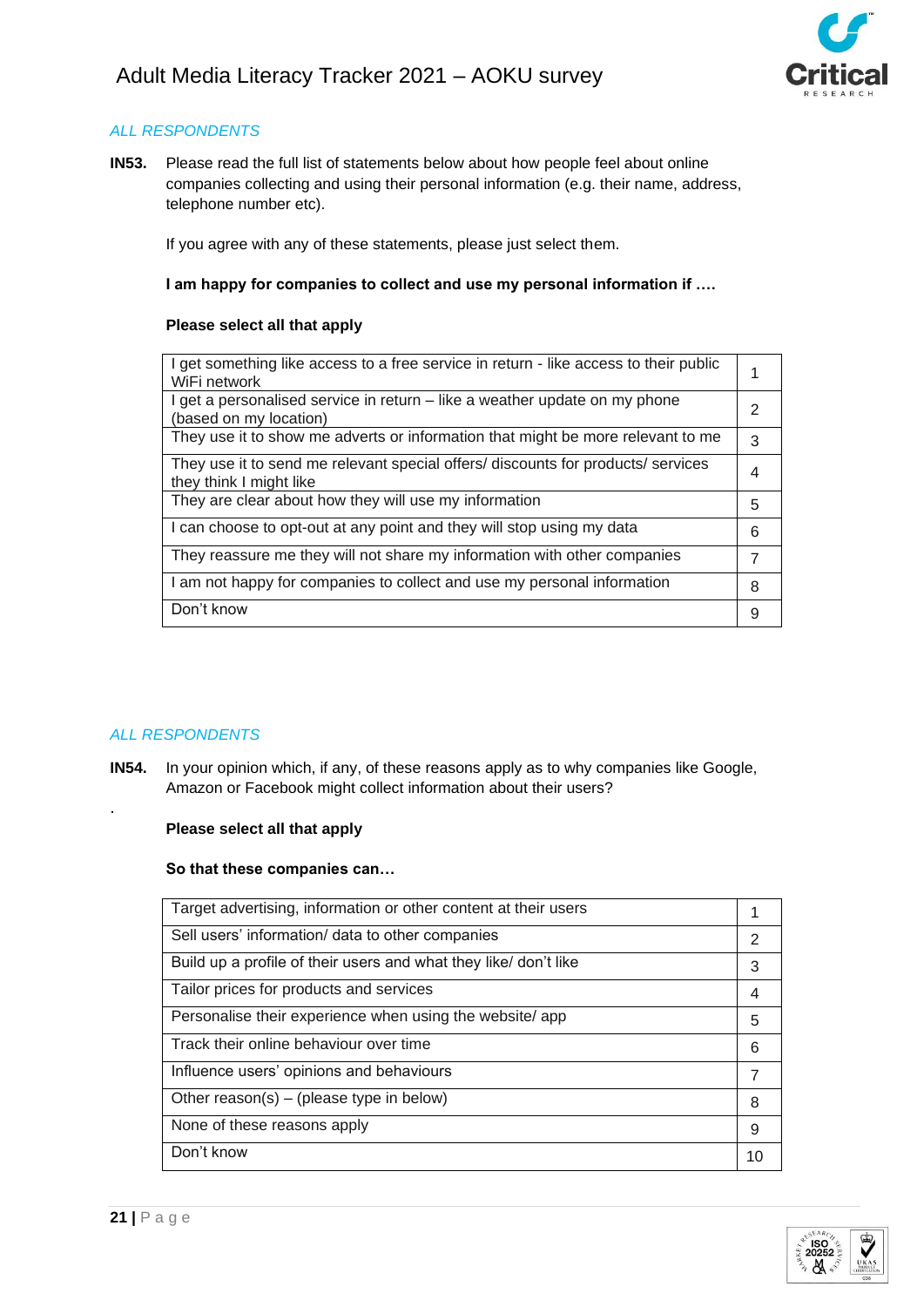

## *ALL RESPONDENTS*

**Scenario 3.** Here is a search for a hotel room in Cornwall showing three different properties.



Please look at this image and **click or tap** on anything that you would consider in choosing which to book.

Once you have selected something it will turn red.

Please click ">>" when you are finished.

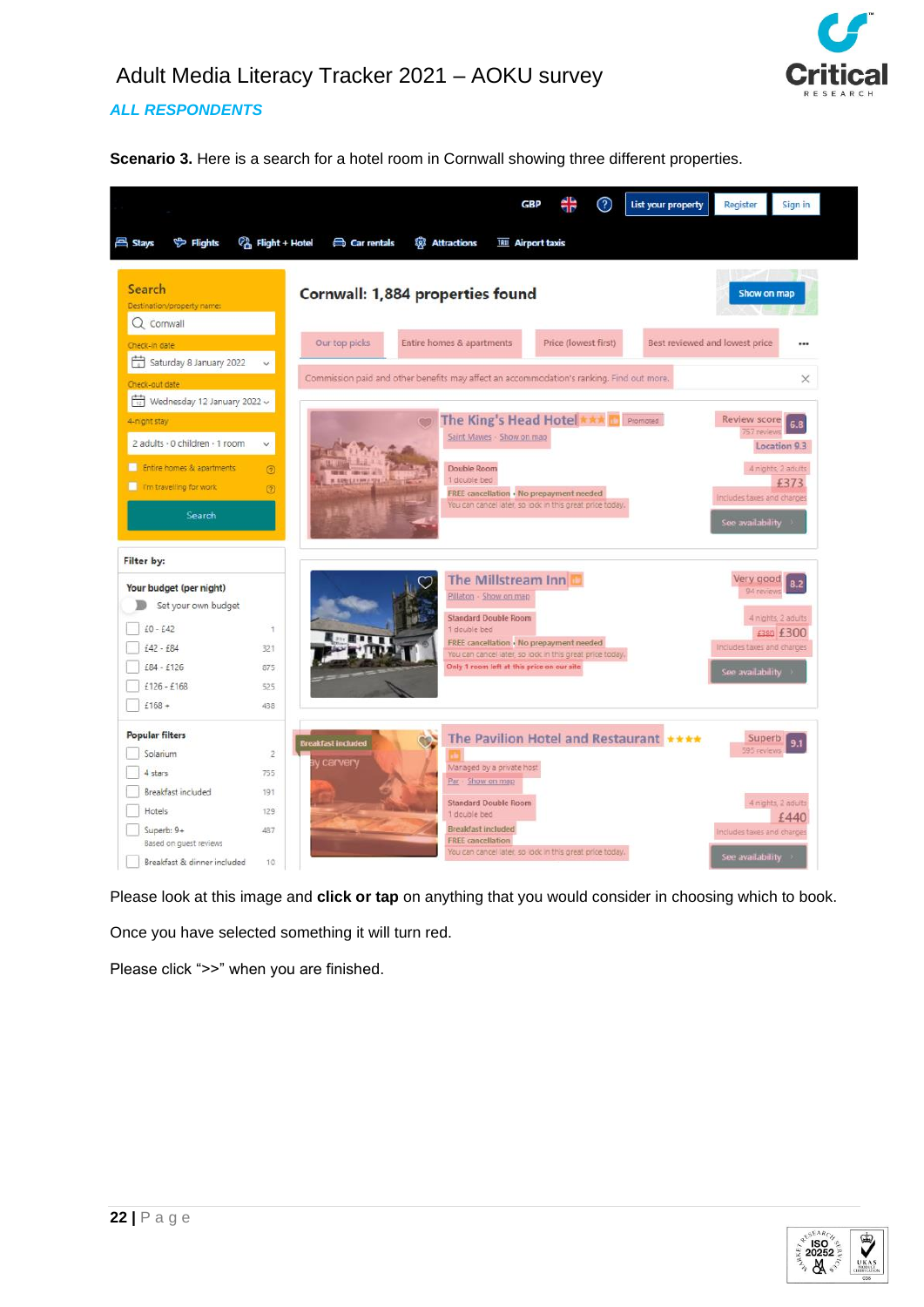

**IN7** Moving on now, have you personally experienced any of the following in the past 12 months?

Definition of '**trolling':** this refers to an anonymous person making hurtful or harmful comments to you

Definition of '**online stalking'** may include false accusations, defamation, slanderous or libellous comments that are made online

### **Please select all that apply**

| A computer virus on any device you use to go online                                                                   |   |
|-----------------------------------------------------------------------------------------------------------------------|---|
| Your email or social media account being hacked (someone accessing your<br>account without your permission)           | 2 |
| Your financial or other personal information being stolen and/ or used online<br>without your permission or knowledge | 3 |
| Lost money online (i.e. got scammed or ripped off)                                                                    | 4 |
| Any form of online bullying/ harassment/ trolling*                                                                    | 5 |
| Been threatened or stalked online*                                                                                    | 6 |
| Online contact from someone who was pretending to be someone else                                                     |   |
| Received a suspected scam email or scam text message encouraging me to<br>enter personal or financial information     | 8 |
| None of these                                                                                                         | 9 |
| Don't know                                                                                                            |   |

# *ASK ALL RESPONDENTS*

**IN55** Have you **ever** seen anything online that you found **hateful or inappropriate**?

| Yes               |  |
|-------------------|--|
| No                |  |
| Don't know        |  |
| Prefer not to say |  |

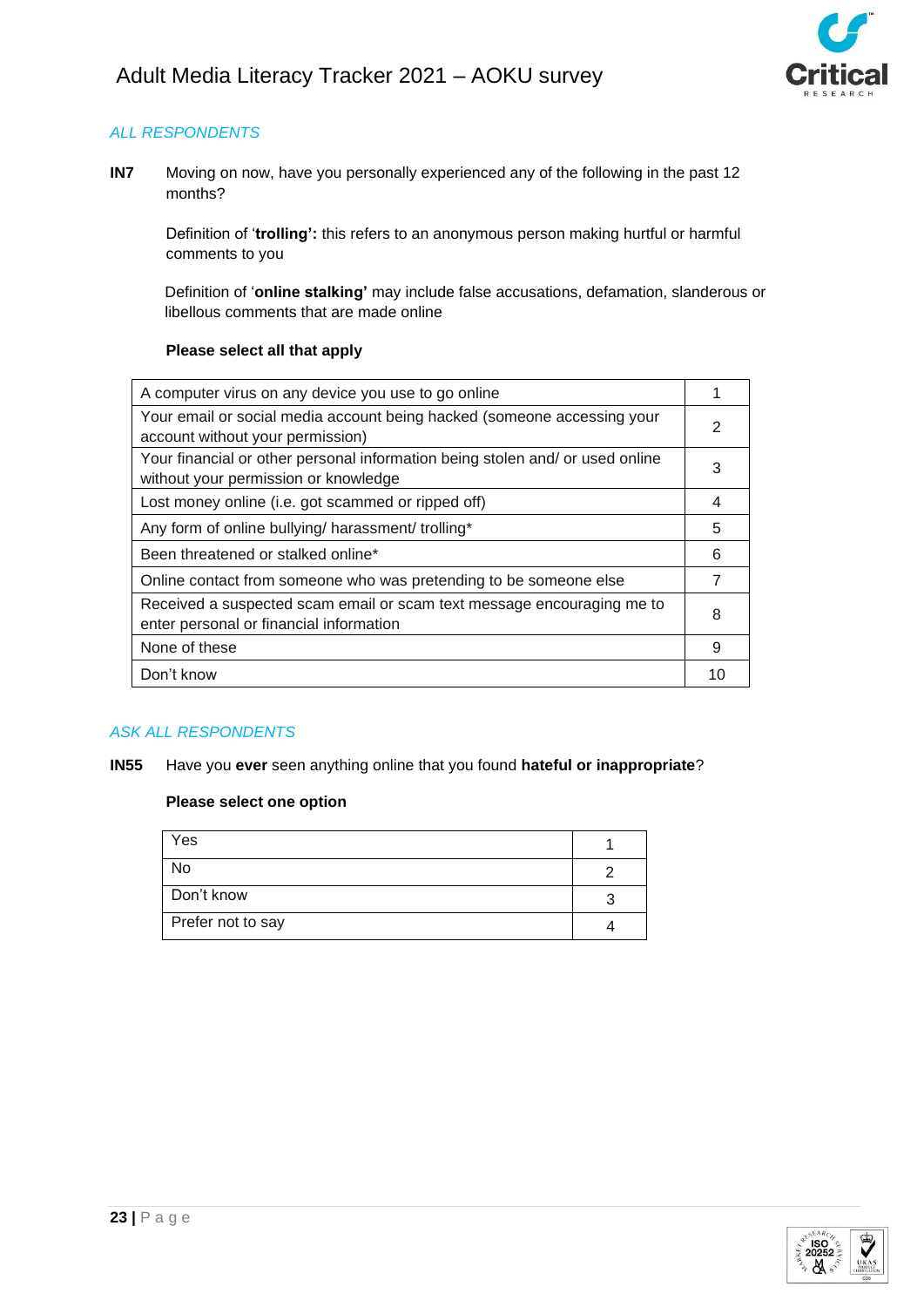

### *ASK ALL RESPONDENTS*

**IN56** Before today, did you know that many websites and apps and online games have a report or flagging function so that you can let them know if you see something **hateful or inappropriate**?

The report or flagging function could be a button, a link, an email address or an online form through which you can point out the hateful or inappropriate content or report the person that posted or forwarded it.

#### **Please select one option**

| Yes, aware of report or flagging function    |  |
|----------------------------------------------|--|
| No, not aware of report or flagging function |  |
| Don't know                                   |  |

### *ASK ALL RESPONDENTS THAT HAVE SEEN HATEFUL OR INAPPROPRIATE CONTENT (IN55 CODE 1) THAT ARE AWARE OF THE REPORTING FUNCTION (IN56 CODE 1)*

**IN57** Have you ever used this report or flagging function to report what you saw online that you found **hateful or inappropriate**?

#### **Please select one option**

| Yes        |   |
|------------|---|
| No         | c |
| Don't know |   |

### *ASK ALL RESPONDENTS*

**IN58** Please now think about using apps or sites for **'social media'** – so doing things like 'following' people or organisations, reading, 'liking' or sharing things (like photos, opinions, comments, news stories, links to other content etc) on sites/ apps like Facebook, Instagram, Snapchat or TikTok.

Do you **use** social media apps or sites?

| Yes        |  |
|------------|--|
| No         |  |
| Don't know |  |

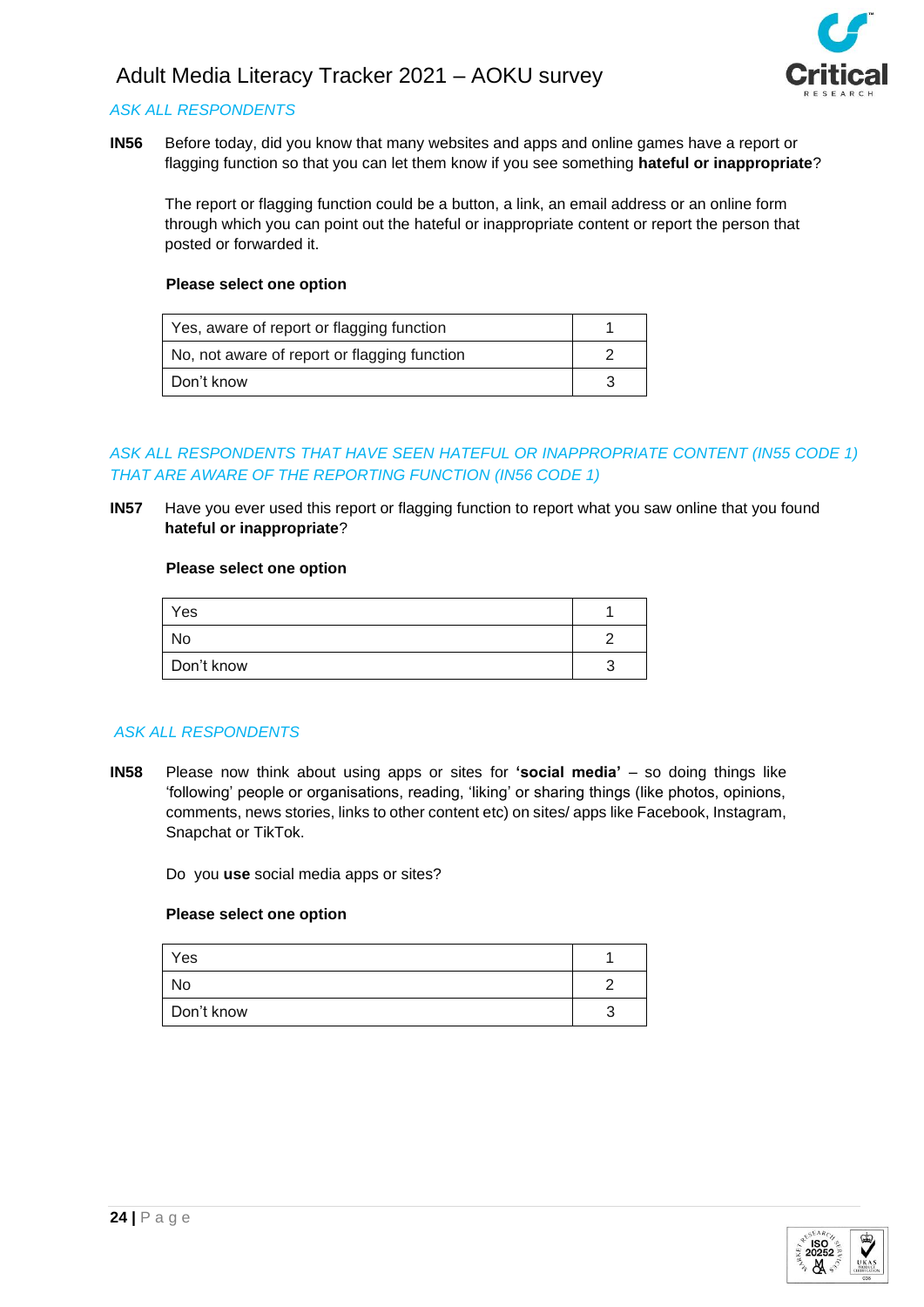*ASK ALL RESPONDENTS THAT USE SOCIAL MEDIA AT IN58 (CODE 1)*



**Scenario 4a.** Here is a social media profile.

| Lucy849392945 v                                                                                                        |             |                 |                   |
|------------------------------------------------------------------------------------------------------------------------|-------------|-----------------|-------------------|
|                                                                                                                        | 85<br>Posts | 50<br>Followers | 4850<br>Following |
| <b>Lucy Scott</b><br>Model & Actress<br>Actress living in London.                                                      |             |                 |                   |
| Made loads of EEEE from beauty<br>hacks online. To find out how.<br>follow me and click the link on my<br>profile!!!!! |             |                 |                   |
| gh.Ed8sj442B.vw<br>Follow                                                                                              |             | Message         |                   |
| 囲                                                                                                                      |             | $\circ$         |                   |
|                                                                                                                        |             |                 |                   |
|                                                                                                                        |             |                 |                   |

Do you think that this social media profile is genuine?

| Yes        |  |
|------------|--|
| No         |  |
| Don't know |  |

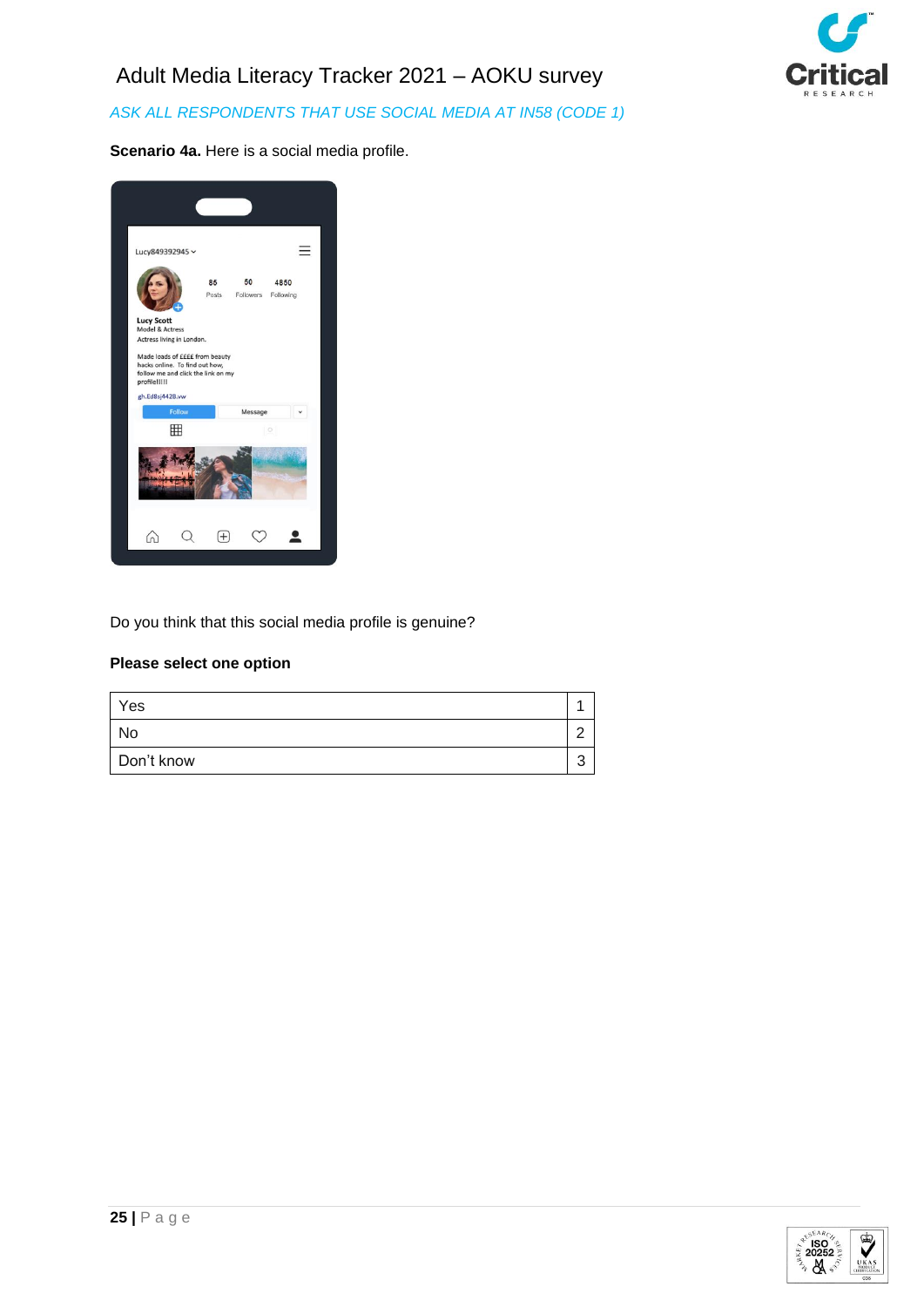*ASK ALL RESPONDENTS THAT USE SOCIAL MEDIA AT IN58 (CODE 1)*



**Scenario 4b/c.** Still thinking about this profile

| Lucy849392945 v                                                                                                   |             |                 |                   |  |
|-------------------------------------------------------------------------------------------------------------------|-------------|-----------------|-------------------|--|
|                                                                                                                   | 85<br>Posts | 50<br>Followers | 4850<br>Following |  |
| <b>Lucy Scott</b><br>Model & Actress<br>Actress living in London.                                                 |             |                 |                   |  |
| Made loads of EEEE from beauty<br>hacks online. To find out how,<br>follow me and click the link on my<br>profile |             |                 |                   |  |
| gh.Ed8sj442B.vw                                                                                                   |             |                 |                   |  |
| Follow                                                                                                            |             | Message         |                   |  |
| 用                                                                                                                 |             |                 |                   |  |
|                                                                                                                   |             |                 |                   |  |
|                                                                                                                   |             |                 |                   |  |

Please look at this image and **click or tap** on anything that makes you think that this << is a genuine profile/ is not a genuine profile>>.

Once you have selected it, it will turn red.

Please click ">>" when you are finished.

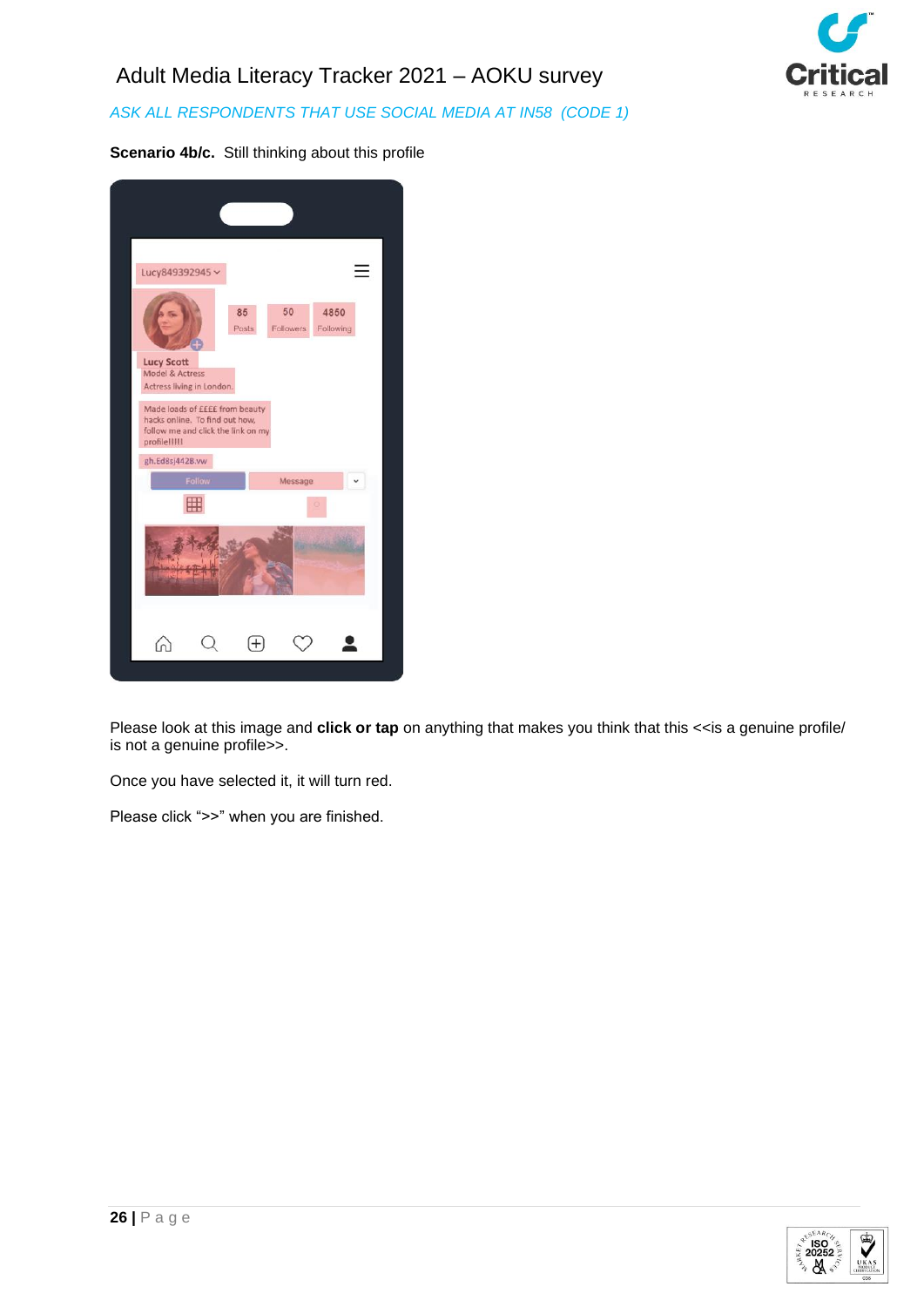

*ASK ALL RESPONDENTS THAT USE SOCIAL MEDIA AT IN58 (CODE 1)*





Do any of the following suggest that this post is genuine?

### **Please select those that you think apply**

| Profile name                         |   |
|--------------------------------------|---|
| Blue tick next to profile name       | 2 |
| Number of likes                      | 3 |
| The logo shown in the post           | 4 |
| The information in the post          | 5 |
| The professional design of the post  | 6 |
| The links to other websites included |   |
| None of these                        | 8 |
| Don't know                           | 9 |

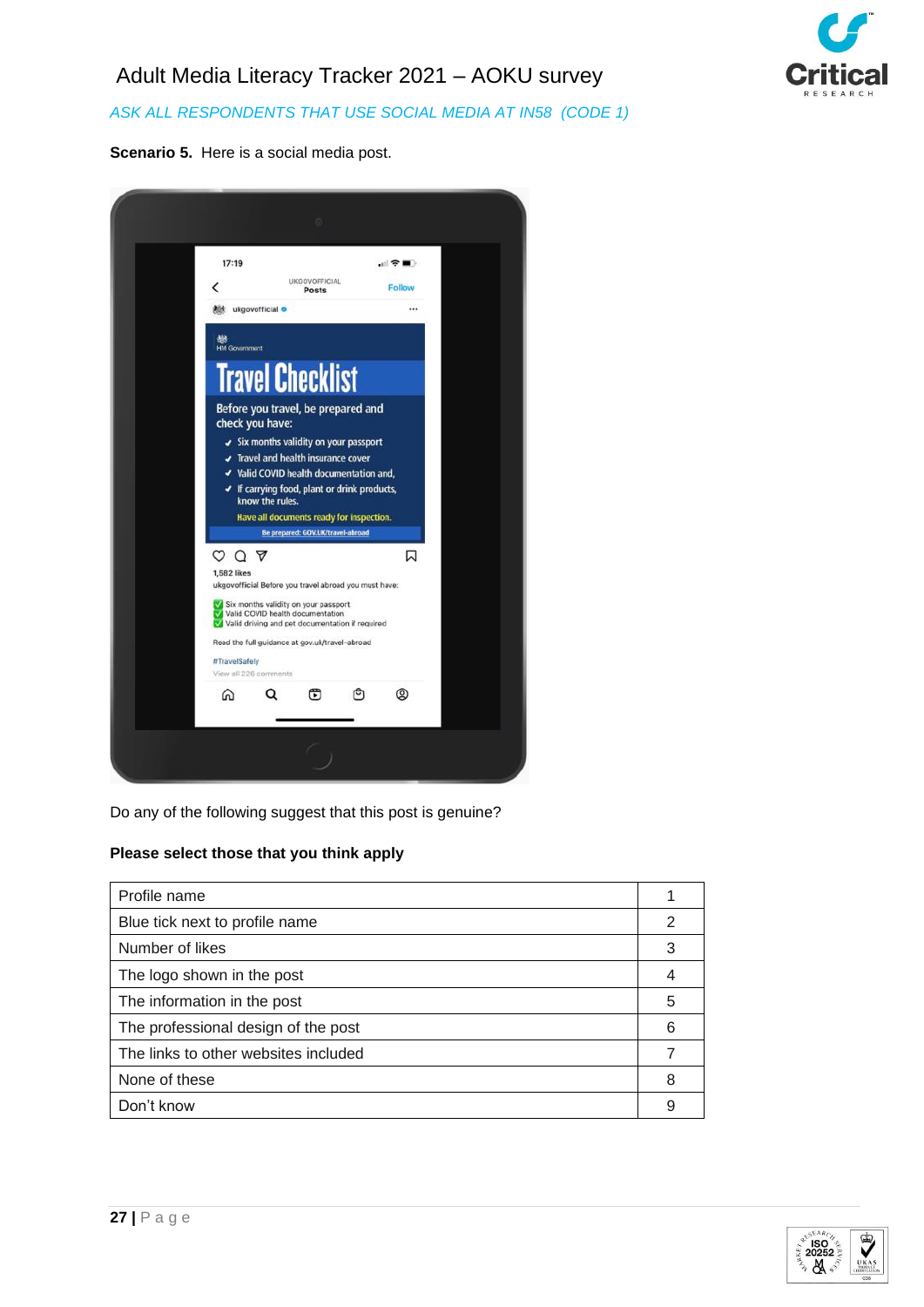

### *SHOWSCREEN*

Now some questions about playing games.

### *ALL RESPONDENTS*

**G1.** Do you play games at home or elsewhere in any of these ways?

### **Please select all that apply**

| On a games console or games player (e.g. PlayStation, Xbox or Nintendo<br>Switch)                   |               |
|-----------------------------------------------------------------------------------------------------|---------------|
| On a laptop or netbook                                                                              | $\mathcal{P}$ |
| On a desktop computer (one that is usually in a fixed place with a separate<br>screen and keyboard) | 3             |
| On a mobile phone or smartphone                                                                     | 4             |
| On a tablet                                                                                         | 5             |
| Through an app on a smart TV                                                                        | 6             |
| On a virtual reality gaming headset / device (e.g. Oculus, Samsung Gear<br>VR)                      |               |
| Using wearable technology like a smartwatch (such as an Apple Watch)                                | 8             |
| No, I never play games                                                                              | 9             |
|                                                                                                     |               |

### *ALL RESPONDENTS THAT PLAY GAMES AT G1 (CODES 1-8)*

**G3A.** Do you play games **online?**

| Yes        |  |
|------------|--|
| No         |  |
| Don't know |  |

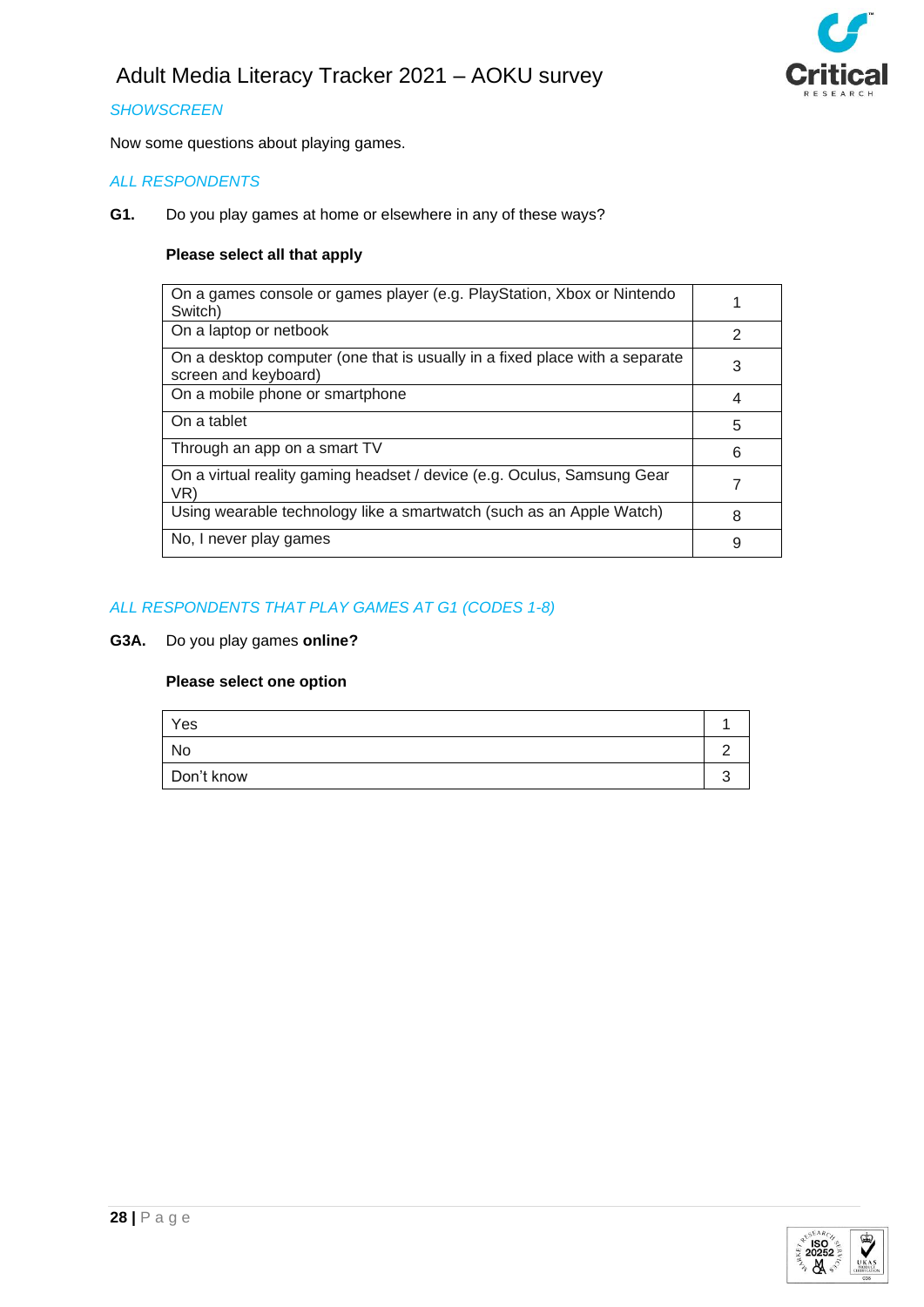

**B1A.** Please look at the different statements people have made about technology services such as mobile phones, landline phones, broadband or TV services. For each statement please indicate how much you agree or disagree.

### **"I try to keep up with technology"**

#### **Please select one option**

| Strongly disagree          |  |
|----------------------------|--|
| Slightly disagree          |  |
| Neither agree nor disagree |  |
| Slightly agree             |  |
| Strongly agree             |  |

### *ALL RESPONDENTS*

**B1B.** Please look at the different statements people have made about technology services such as mobile phones, landline phones, broadband or TV services. For each statement please indicate how much you agree or disagree.

#### **"My friends tend to come to me if they have questions about technology"**

#### **Please select one option**

| Strongly disagree          |   |
|----------------------------|---|
| Slightly disagree          | າ |
| Neither agree nor disagree | 3 |
| Slightly agree             | 4 |
| Strongly agree             | 5 |

#### *ALL RESPONDENTS*

**B1C.** Please look at the different statements people have made about technology services such as mobile phones, landline phones, broadband or TV services. For each statement please indicate how much you agree or disagree.

#### **"I'm as knowledgeable about these technologies as the next person"**

| Strongly disagree          |   |
|----------------------------|---|
| Slightly disagree          |   |
| Neither agree nor disagree |   |
| Slightly agree             |   |
| Strongly agree             | 5 |

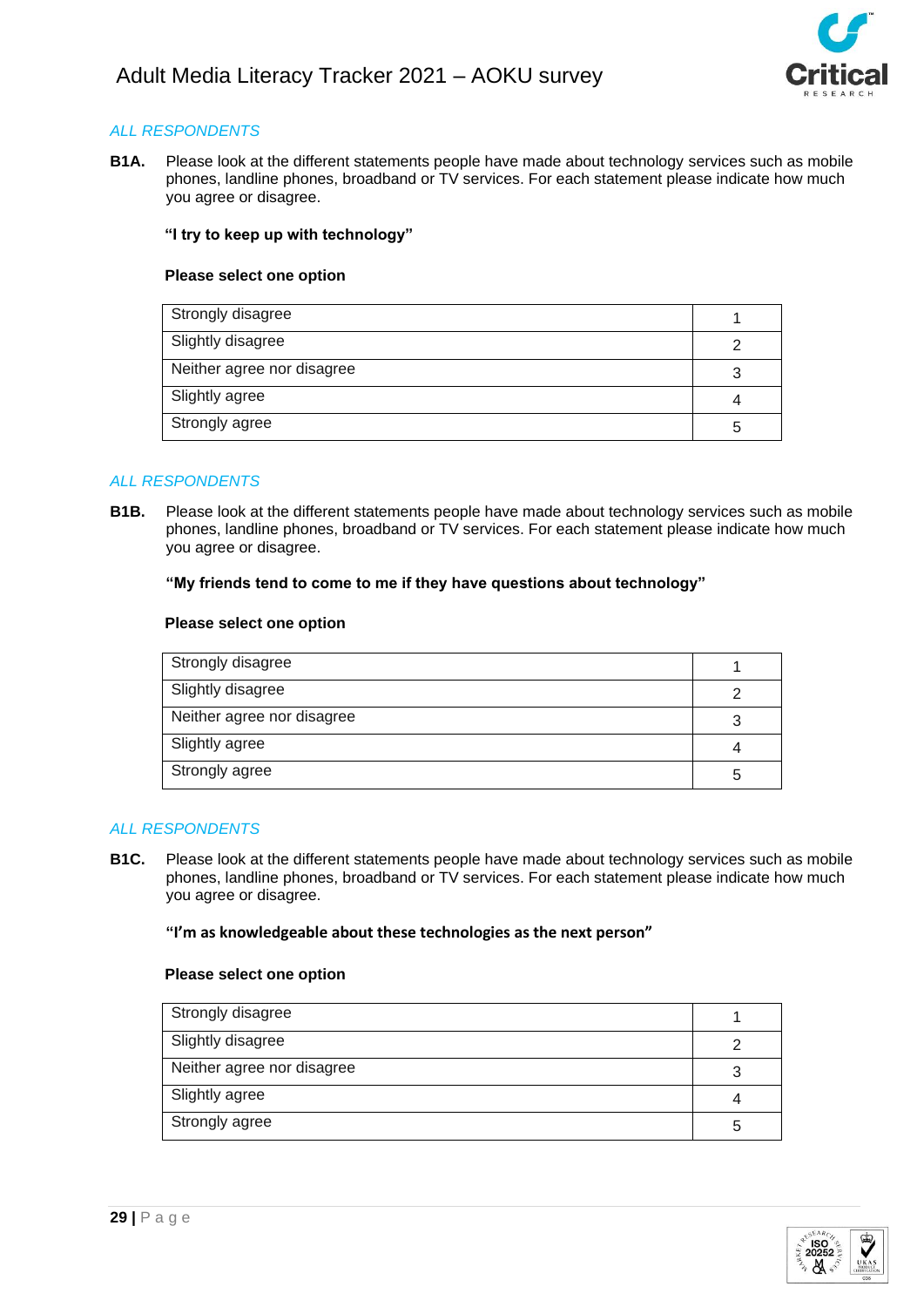

### *ALL RESPONDENTS*

**B2.** Please look at these two statements people have made about shopping around generally, whether for services such as mobile phones, broadband, insurance or for goods. For each statement please indicate how much you agree or disagree…

#### **"Finding a cheaper deal is a priority for me"**

#### **Please select one option**

| Strongly disagree          |    |
|----------------------------|----|
| Slightly disagree          |    |
| Neither agree nor disagree |    |
| Slightly agree             |    |
| Strongly agree             | :C |

#### *ALL RESPONDENTS*

**B3.** Please look at these two statements people have made about shopping around generally, whether for services such as mobile phones, broadband, insurance or for goods. For each statement please indicate how much you agree or disagree…

### **"I look out for and use discount codes or discount vouchers whenever I can"**

#### **Please select one option**

| Strongly disagree          |  |
|----------------------------|--|
| Slightly disagree          |  |
| Neither agree nor disagree |  |
| Slightly agree             |  |
| Strongly agree             |  |

#### *ALL RESPONDENTS*

Now some questions about you and your household to help us compare different groups of people. Questions about your health and ethnicity are included in this section. Your answers will not be used to identify you in any way, they will only be used for analysis purposes.

If you would prefer not to answer please select the 'Prefer not to say' response

**C1.** Firstly, how many people are there in your household in total (including yourself)?

#### **Please type in below**

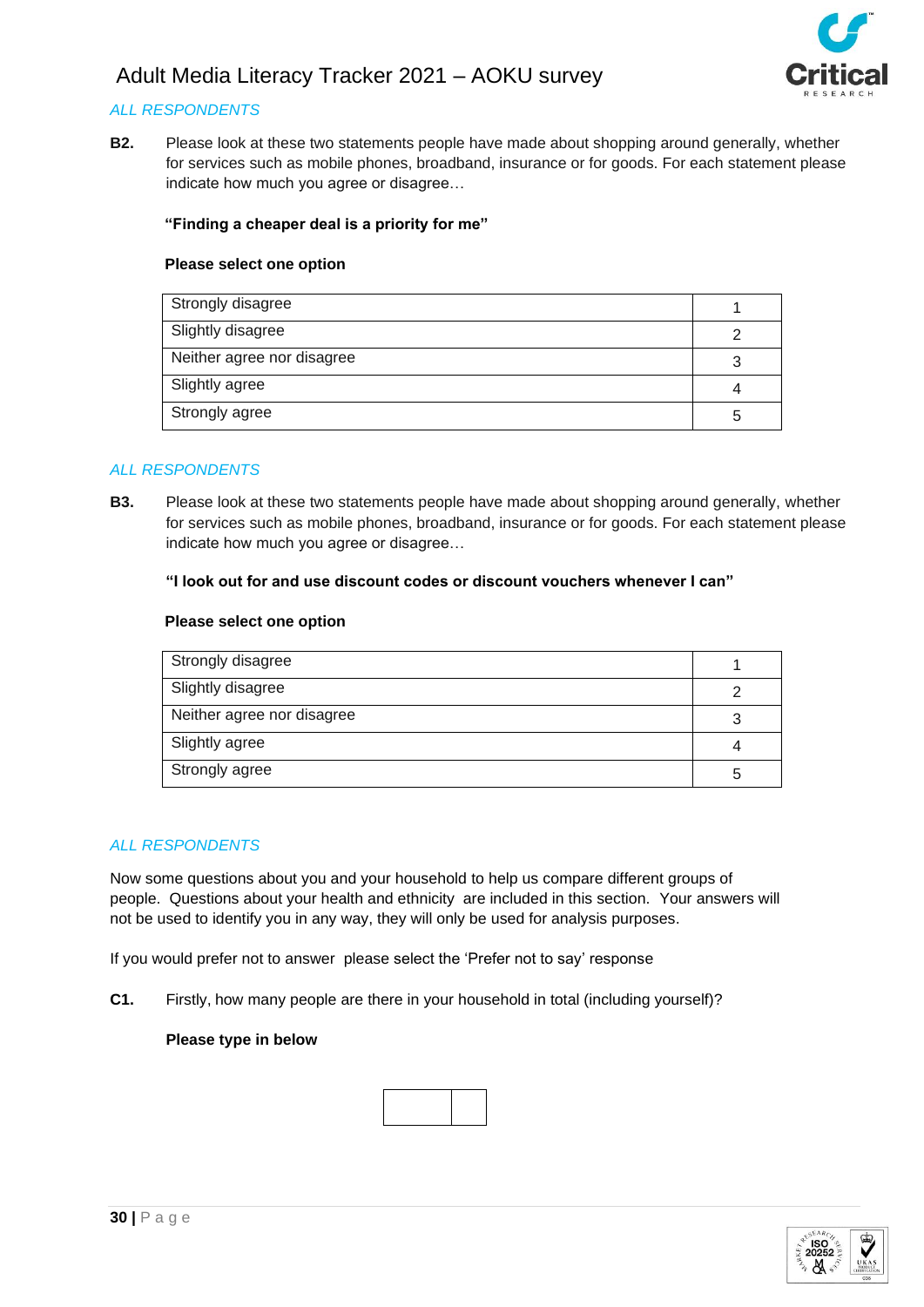

## *ASK IF MORE THAN 01 PERSON AT C1 – OTHERS SKIP TO C5*

**C2.** Do you have any children aged under 18 who live at home with you – where you are their parent or guardian?

#### **Please select one option**

| Yes               |  |
|-------------------|--|
| No                |  |
| Prefer not to say |  |

#### *ASK IF YES AT C2*

**C3.** How many of your children aged under 18 live at home with you?

### **Please type in below**



### *ASK IF ONE OR MORE CHILDREN AT HOME AT C3 – OTHERS SKIP TO C5*

**C4.** IF C3 is >1: And what ages are these children? IF C3 is 1: And what age is this child?

| Under 1 year old  |   |
|-------------------|---|
| 1-4 years old     |   |
| 5-7 years old     |   |
| 8-11 years old    |   |
| 12-15 years old   | 5 |
| 16-17 years old   | 6 |
| Prefer not to say |   |

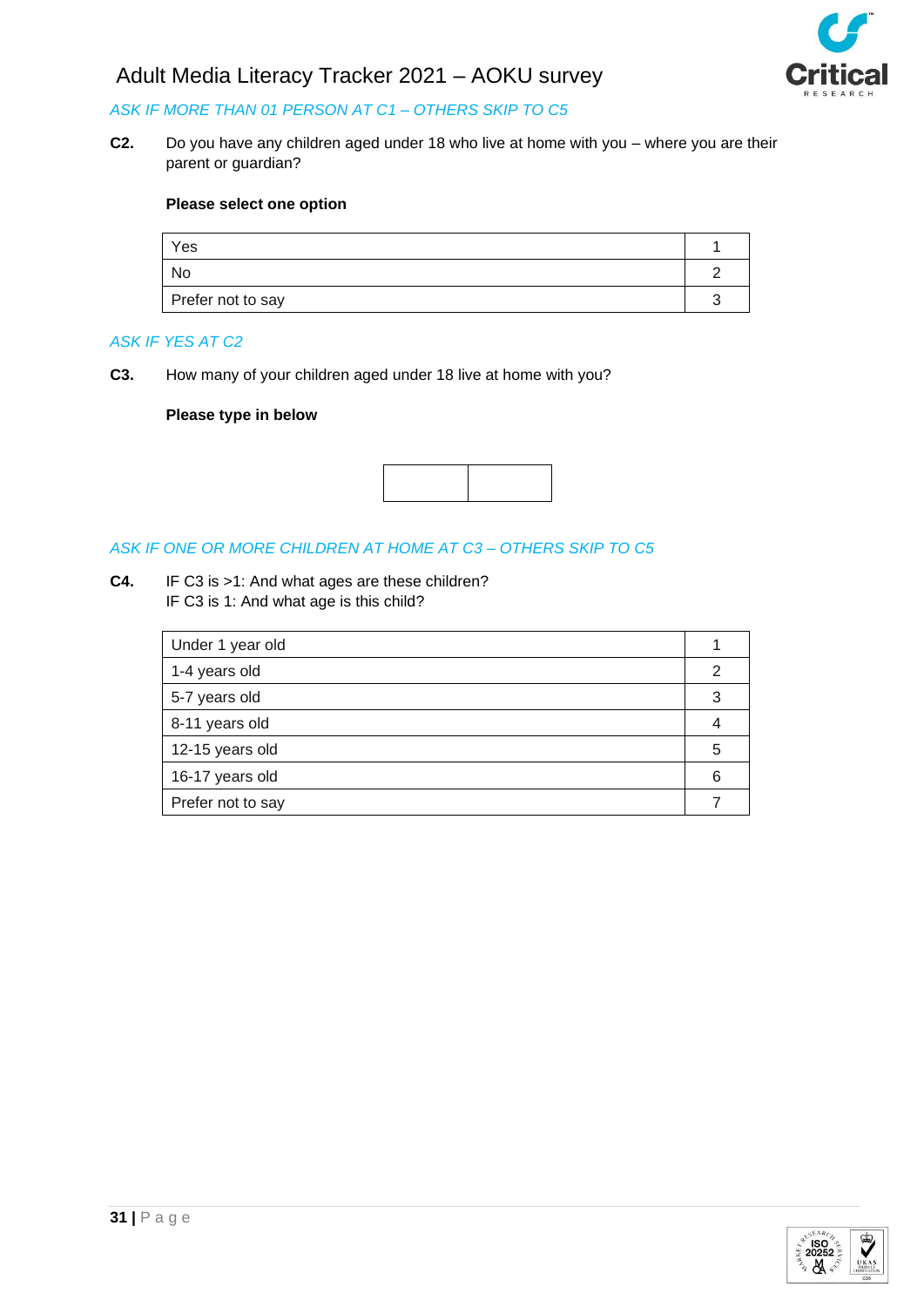### **C5. Which one of these – if any – is the highest educational or professional qualification that you currently have?**

Please choose the highest option on the list that applies to you.

### **Please select one option**

| I have no formal qualifications (and I am not still studying)                                    | 1              |
|--------------------------------------------------------------------------------------------------|----------------|
| Entry level qualification such as ESOL, ELC or Skills for Life                                   |                |
| GCSE/ O' Level/ CSE/ National Qualifications/ Standard Grades - but not Maths<br>and not English | 3              |
| GCSE/ O' Level/ CSE/ National Qualifications/ Standard Grades - including Maths<br>or English    | 4              |
| Level 1-2 vocational qualification or intermediate apprenticeship                                | 5              |
| A' level, Scottish Higher, Welsh Baccalaureate, International Baccalaureate or<br>equivalent)    | 6              |
| Level 3 vocational qualification or advanced apprenticeship                                      | $\overline{7}$ |
| Diplomas in higher education (HNC/HND/BTEC Higher or equivalent)                                 | 8              |
| Level 4-5 vocational qualification or higher apprenticeship                                      | 9              |
| University first degree (BA/ BSc/ BEd/ PGCE or equivalent)                                       | 10             |
| Level 6 vocational qualification or degree apprenticeship                                        | 11             |
| University higher degree (e.g. Masters, PhD or equivalent)                                       |                |
| Still studying/ still at school                                                                  | 13             |
| Don't know                                                                                       | 14             |
| Prefer not to say                                                                                | 15             |

### *ALL RESPONDENTS*

**C6.** Which of these options best describes how you feel about your ability to read and write?

| Very confident                      |   |
|-------------------------------------|---|
| Fairly confident                    | 2 |
| Neither confident nor not confident | 3 |
| Not very confident                  |   |
| Not at all confident                | 5 |
| Don't know                          |   |
| Prefer not to say                   |   |

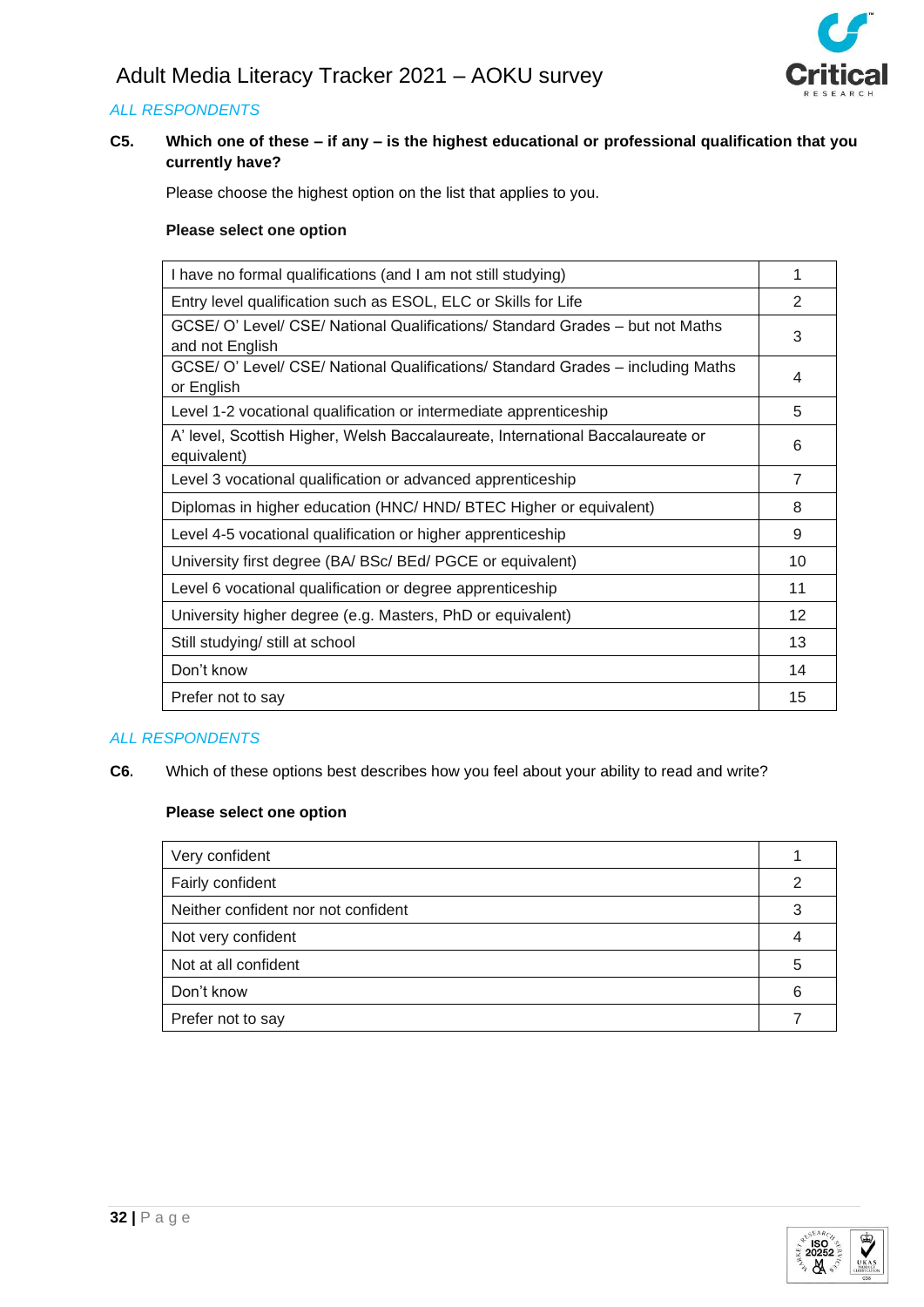

# *ALL RESPONDENTS*

**C7.** Do you consider English to be your first or main language?

# **Please select one option**

| Yes – (English is first/ main language) |  |
|-----------------------------------------|--|
| <b>No</b>                               |  |
| Prefer not to say                       |  |

#### *ALL RESPONDENTS*

**C8.** Which one of these options applies to your home?

| Being bought on mortgage                                |   |
|---------------------------------------------------------|---|
| Owned outright by the household                         |   |
| Rented from Local Authority/ Housing Association/ Trust |   |
| Rented from private landlord                            |   |
| Something else – (please type in below)                 | 5 |
| Don't know                                              |   |
| Prefer not to say                                       |   |

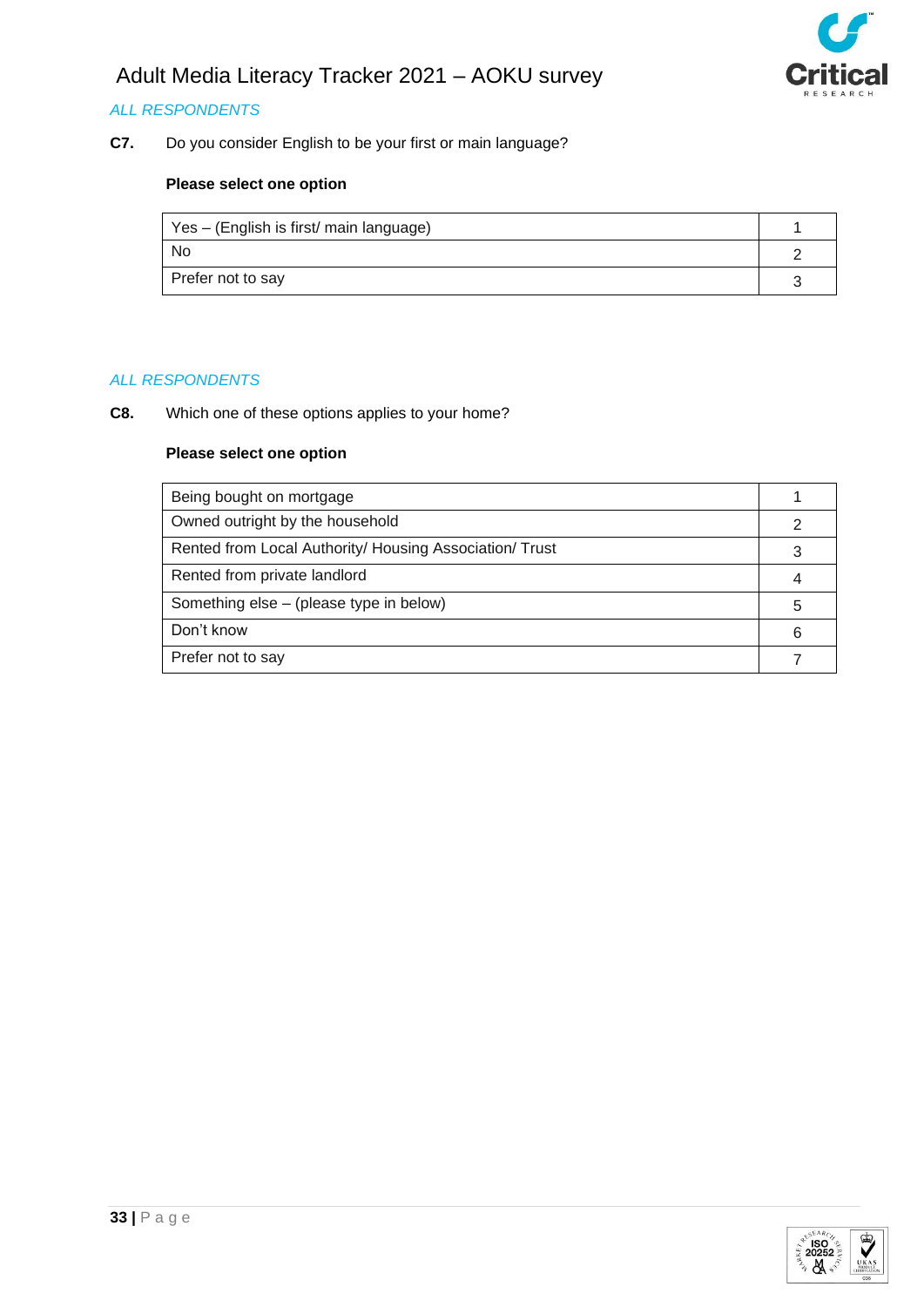

# *ALL RESPONDENTS*

**C9.** Which of these – if any – impact or limit your daily activities or the work you can do?

# **Please select all that apply**

| Hearing? Poor hearing, partial hearing, or are deaf                                                                                                                        | 1              |
|----------------------------------------------------------------------------------------------------------------------------------------------------------------------------|----------------|
| Eyesight? Poor vision, colour blindness, partial sight, or are blind                                                                                                       | $\mathbf{2}$   |
| Mobility? Cannot walk at all/ use a wheelchair or mobility scooter etc., or cannot walk<br>very far or manage stairs or can only do so with difficulty                     | 3              |
| Dexterity? Limited ability to reach/ difficulty opening things with your hands/ difficulty<br>using a telephone handset/ television remote control/ computer keyboard etc. | 4              |
| Breathing? Breathlessness or chest pains                                                                                                                                   | 5              |
| Mental abilities? Such as learning, understanding, concentration, memory,<br>communicating, cognitive loss or deterioration                                                | 6              |
| Social/ behavioural? Conditions associated with this such as autism, attention deficit<br>disorder, Asperger's, etc.                                                       | $\overline{7}$ |
| Your mental health? Anxiety, depression, or trauma-related conditions, for example                                                                                         | 8              |
| Other illnesses/ conditions which impact or limit your daily activities or the work you can<br>do                                                                          | 9              |
| Nothing – no impairments or conditions impact or limit your daily activities or the work<br>you can do                                                                     | 10             |
| Don't know                                                                                                                                                                 | 11             |
| Prefer not to say                                                                                                                                                          | 12             |

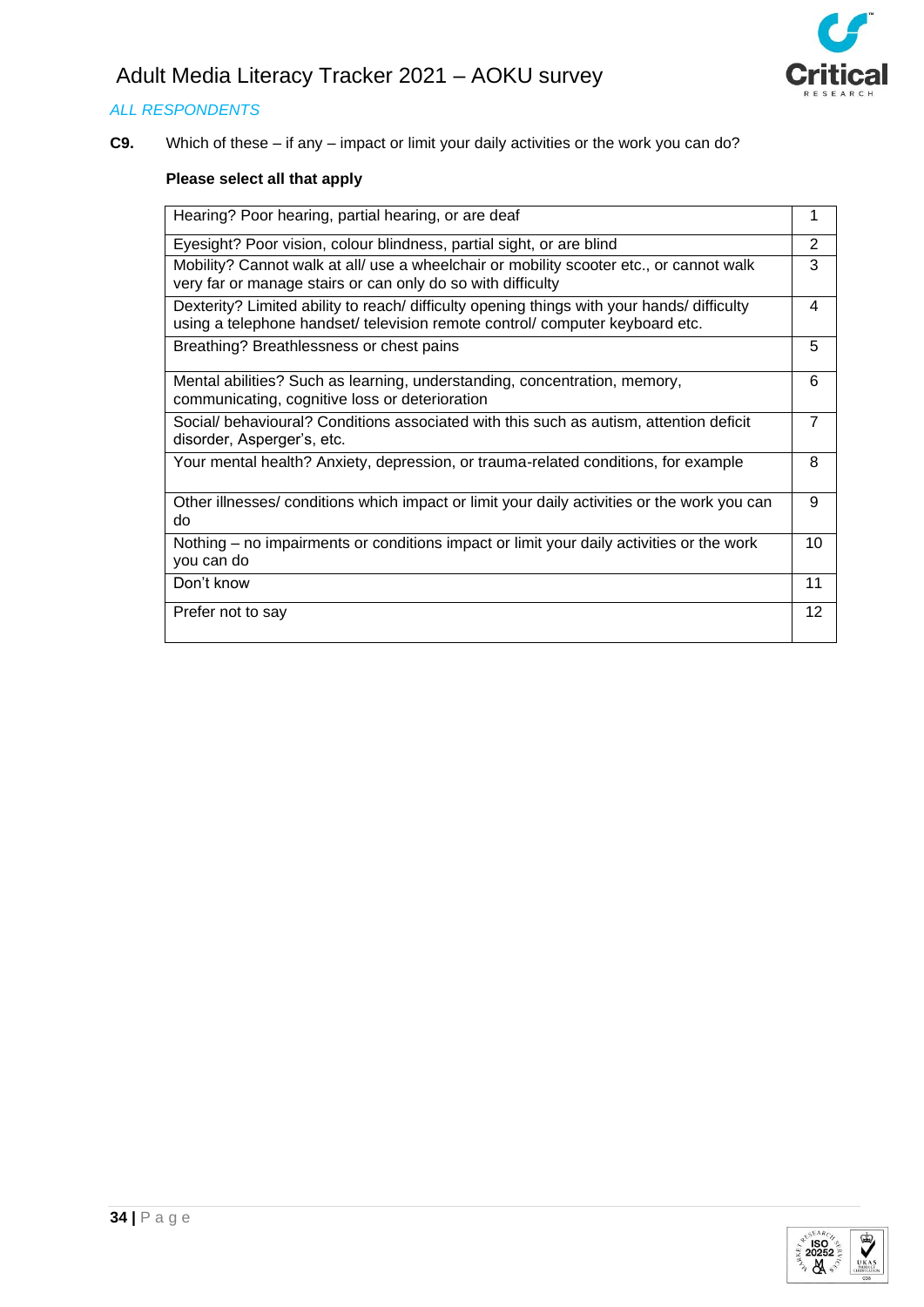

# *ALL RESPONDENTS*

**C10.** Which one of these groups best describes your ethnic group or background?

| <b>WHITE</b>                                      |                |
|---------------------------------------------------|----------------|
| English/ Welsh/ Scottish/ Northern Irish/ British | 1              |
| Irish                                             | $\overline{2}$ |
| Gypsy, Traveller or Irish Traveller               | 3              |
| Any other white background                        | 4              |
| <b>MIXED/ MULTIPLE ETHNIC GROUPS</b>              |                |
| White and Black Caribbean                         | 5              |
| White and Black African                           | 6              |
| White and Asian                                   | $\overline{7}$ |
| Any other mixed/ multiple ethnic background       | 8              |
| <b>ASIAN AND BRITISH ASIAN</b>                    |                |
| Indian                                            | 9              |
| Pakistani                                         | 10             |
| Bangladeshi                                       | 11             |
| Chinese                                           | 12             |
| Any other Asian background                        | 13             |
| <b>BLACK AND BLACK BRITISH</b>                    |                |
| Caribbean                                         | 14             |
| African                                           | 15             |
| Any other Black/ African/ Caribbean background    | 16             |
| <b>OTHER ETHNIC GROUP</b>                         |                |
| Arab                                              | 17             |
| Any other ethnic background                       | 18             |
| Prefer not to say                                 | 19             |